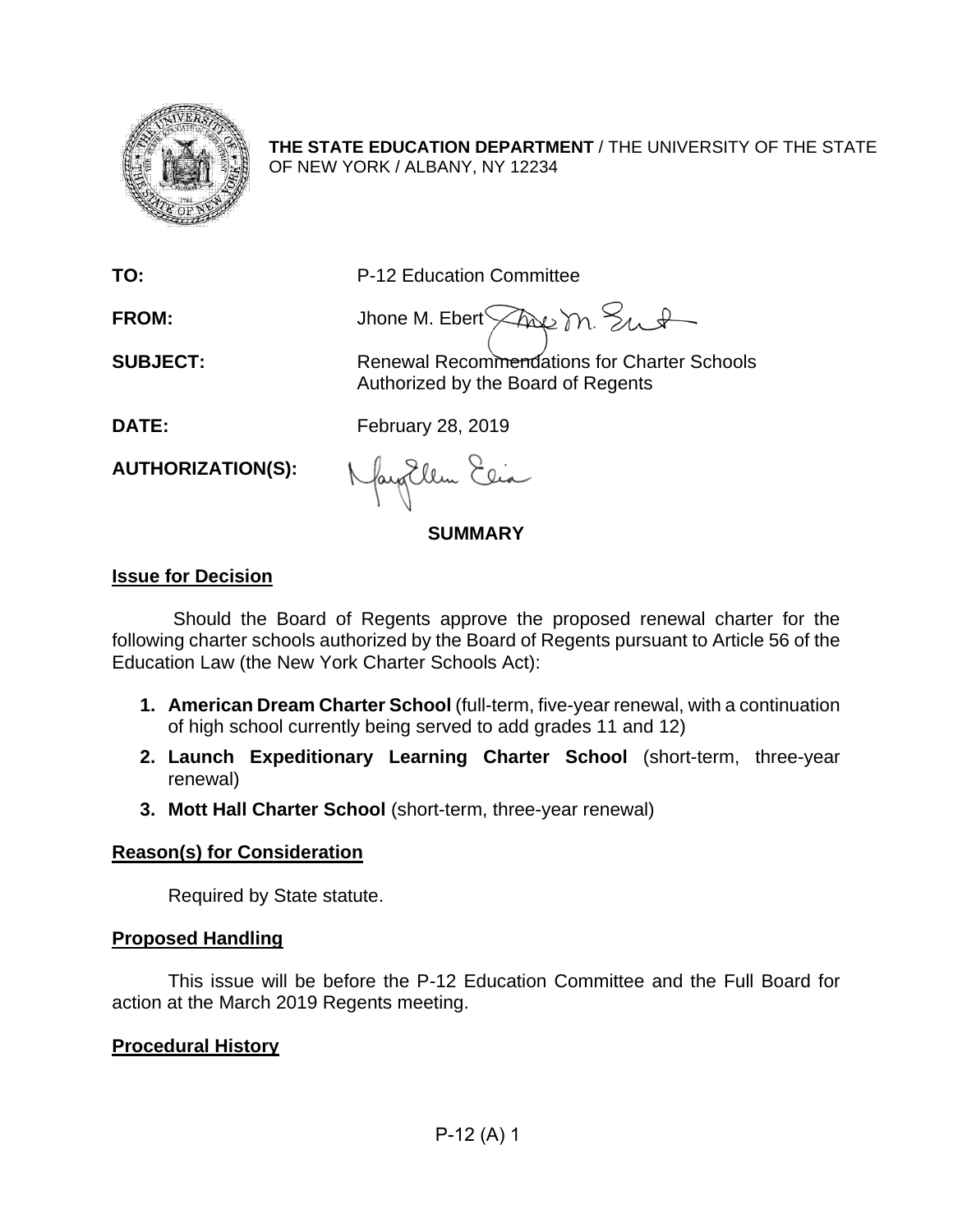The New York State Education Department (the Department) made the renewal recommendations being presented to the Board of Regents for approval and issuance as required by Article 56 of the Education Law and 8 NYCRR 119.7. **Background Information**

## Performance Framework

The Board of Regents Charter School Performance Framework, which is part of the Board of Regents Charter School Renewal Policy and the Oversight Plan included in the Charter Agreement for each school, outlines three key areas of charter school performance: (1) Educational/Academic Success; (2) Organizational Soundness; and (3) Faithfulness to Charter and Law. The Charter School Performance Framework sets forth ten performance benchmarks in these three areas*.* The Charter School Performance Framework is designed to focus on performance outcomes, to preserve operational autonomy and to facilitate transparent feedback to schools. It aligns with the ongoing accountability and effectiveness work with traditional public schools and balances clear performance measures with Regents' discretion.

#### **New York State Education Department Charter School Performance Framework**

|                                    | <b>Performance Benchmark</b>                                                                                                                                                                                                                                                                                                                                                                                                                                                                                                                                                                                                               |
|------------------------------------|--------------------------------------------------------------------------------------------------------------------------------------------------------------------------------------------------------------------------------------------------------------------------------------------------------------------------------------------------------------------------------------------------------------------------------------------------------------------------------------------------------------------------------------------------------------------------------------------------------------------------------------------|
|                                    | <b>Benchmark 1: Student Performance:</b> The school has met or exceeded achievement<br>indicators for academic trends toward proficiency, proficiency and high school graduation.<br>At all grade levels and all assessments, scoring proficiently means achieving a<br>performance level of 3 or higher (high school Regents and Common Core Regents exam<br>score of 65 or higher).                                                                                                                                                                                                                                                      |
| <b>Educational Success</b>         | Benchmark 2: Teaching and Learning: School leaders have systems in place designed<br>to cultivate shared accountability and high expectations and that lead to students' well-<br>being, improved academic outcomes, and educational success. The school has rigorous<br>and coherent curriculum and assessments that are aligned to the NYS Learning<br>Standards (NYSLS) for all students. Teachers engage in strategic practices and decision-<br>making in order to address the gap between what students know and need to learn so<br>that all students experience consistent high levels of engagement, thinking and<br>achievement. |
|                                    | Benchmark 3: Culture, Climate, and Family Engagement: The school has systems in<br>place to support students' social and emotional health and to provide for a safe and<br>respectful learning environment. Families, community members and school staff work<br>together to share in the responsibility for student academic progress and social-emotional<br>growth and well-being. Families and students are satisfied with the school's academics<br>and the overall leadership and management of the school.                                                                                                                          |
|                                    | Benchmark 4: Financial Condition: The school is in sound and stable financial condition<br>as evidenced by performance on key financial indicators.                                                                                                                                                                                                                                                                                                                                                                                                                                                                                        |
| <b>Organizational</b><br>Soundness | Benchmark 5: Financial Management: The school operates in a fiscally sound manner<br>with realistic budgets pursuant to a long-range financial plan, appropriate internal controls<br>and procedures, and in accordance with state law and generally accepted accounting<br>practices.                                                                                                                                                                                                                                                                                                                                                     |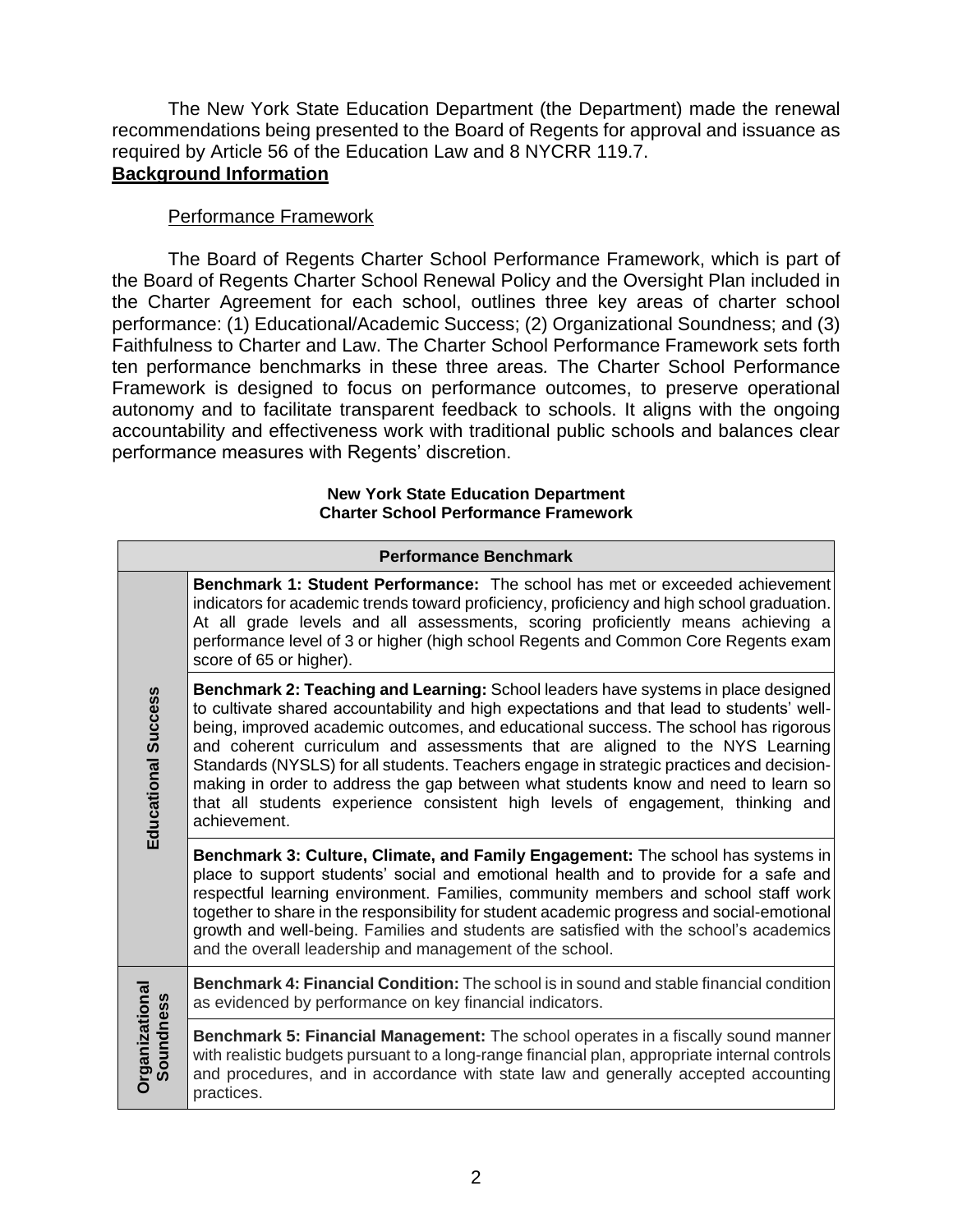|                                  | Benchmark 6: Board Oversight and Governance: The board of trustees provides<br>competent stewardship and oversight of the school while maintaining policies,<br>establishing performance goals, and implementing systems to ensure academic success,<br>organizational viability, board effectiveness and faithfulness to the terms of its charter.                                                                                                                                         |
|----------------------------------|---------------------------------------------------------------------------------------------------------------------------------------------------------------------------------------------------------------------------------------------------------------------------------------------------------------------------------------------------------------------------------------------------------------------------------------------------------------------------------------------|
|                                  | Benchmark 7: Organizational Capacity: The school has established a well-functioning<br>organizational structure, clearly delineated roles for staff, management, and board<br>members. The school has systems and protocols that allow for the successful<br>implementation, evaluation, and improvement of its academic program and operations.                                                                                                                                            |
|                                  | <b>Benchmark 8: Mission and Key Design Elements: The school is faithful to its mission</b><br>and has implemented the key design elements included in its charter.                                                                                                                                                                                                                                                                                                                          |
| Faithfulness to<br>Charter & Law | Benchmark 9: Enrollment, Recruitment, and Retention: The school is meeting or<br>making annual progress toward meeting the enrollment plan outlined in its charter and its<br>enrollment and retention targets for students with disabilities, English language learners,<br>and students who are eligible applicants for the free and reduced priced lunch program;<br>or has demonstrated that it has made extensive good faith efforts to attract, recruit, and<br>retain such students. |
|                                  | Benchmark 10: Legal Compliance: The school complies with applicable laws,<br>regulations, and the provisions of its charter.                                                                                                                                                                                                                                                                                                                                                                |

Charter School Renewal Applications

In Article 56 of the Education Law, §2852(2) requires the chartering entity (in this case the Board of Regents) to make the following findings when considering a charter renewal application:

- (a) The charter school described in the application meets the requirements set out in this article and all other applicable laws, rules and regulations;
- (b) The applicant can demonstrate the ability to operate the school in an educationally and fiscally sound manner;
- (c) Granting the application is likely to improve student learning and achievement and materially further the purposes set out in subdivision two of section twenty-eight hundred fifty-one of this article; and
- (d) In a school district where the total enrollment of resident students attending charter schools in the base year is greater than five percent of the total public school enrollment of the school district in the base year (i) granting the application would have a significant educational benefit to the students expected to attend the proposed charter school or (ii) the school district in which the charter school will be located consents to such application.

In addition, Renewal Guidelines contained in the Regulations of the Commissioner (8 NYCRR 119.7(d)) were adopted by the Board of Regents, and require that the Board further consider the following when evaluating a charter renewal application:

- (a) The information in the charter school's renewal application;
- (b) Any additional material or information submitted by the charter school;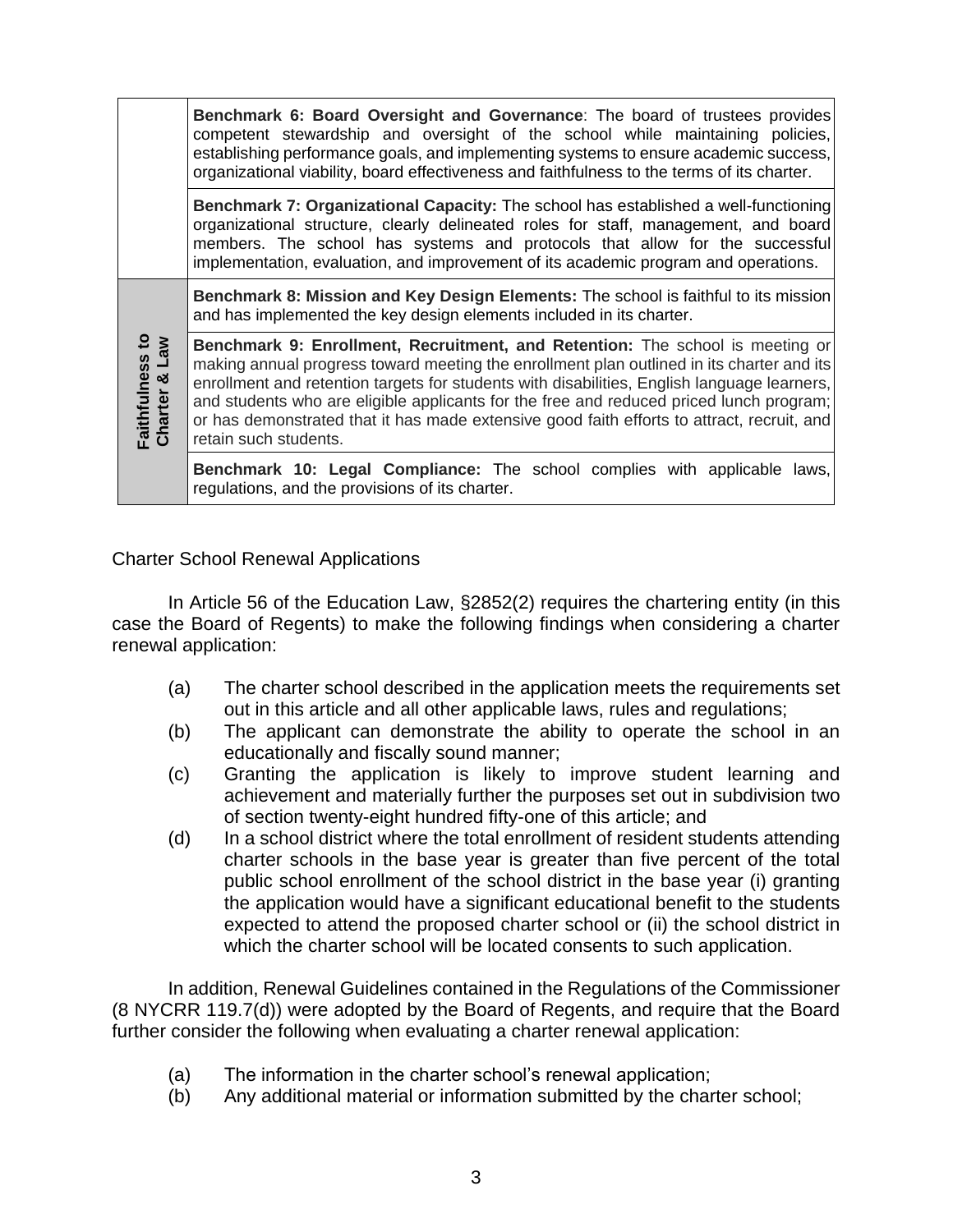- (c) Any public comments received;
- (d) Any information relating to the site visit and the site visit report;
- (e) The charter school's annual reporting results including, but not limited to, student academic achievement;
- (f) The Department's renewal recommendation and the charter school's written response, if any; and
- (g) Any other information that the board, in its discretion, may deem relevant to its determination whether the charter should be renewed.

# **Related Regents Items**

# **American Dream Charter School**

[December 2013](http://www.regents.nysed.gov/common/regents/files/1213p12a2%5B1%5D.pdf) Initial Charter (http://www.regents.nysed.gov/common/regents/files/1213p12a2%5B1%5D.pdf)

[March 2017 Revision Enrollment and Grade Span Increase](https://www.regents.nysed.gov/common/regents/files/317p12a5.pdf) (https://www.regents.nysed.gov/common/regents/files/317p12a5.pdf)

# **Launch Expeditionary Learning Charter School**

[December 2010 Initial Charter](http://www.regents.nysed.gov/meetings/2010Meetings/December2010/1210p12committeereport.html)

(http://www.regents.nysed.gov/meetings/2010Meetings/December2010/1210p12 committeereport.html)

[February 2016 Revision Enrollment and Grade Span Reduction](http://www.regents.nysed.gov/common/regents/files/216p12a4.pdf) (http://www.regents.nysed.gov/common/regents/files/216p12a4.pdf)

[January 2017 First Renewal](http://www.regents.nysed.gov/common/regents/files/117p12a2.pdf)  (http://www.regents.nysed.gov/common/regents/files/117p12a2.pdf)

[November 2017 Revision Enrollment increase](http://www.regents.nysed.gov/common/regents/files/1117p12a1.pdf)  (http://www.regents.nysed.gov/common/regents/files/1117p12a1.pdf)

# **Mott Hall Charter School**

[December 2010 Initial Charter](http://www.regents.nysed.gov/meetings/2010Meetings/December2010/1210p12committeereport.html) 

(http://www.regents.nysed.gov/meetings/2010Meetings/December2010/1210p12 committeereport.html )

[February 2016 Relocation to NYC CSD 7](http://www.regents.nysed.gov/common/regents/files/216p12a4.pdf)  (http://www.regents.nysed.gov/common/regents/files/216p12a4.pdf)

[January 2017 First Renewal](http://www.regents.nysed.gov/common/regents/files/117p12a2.pdf)  (http://www.regents.nysed.gov/common/regents/files/117p12a2.pdf)

[April 2018 Enrollment Decrease](http://www.regents.nysed.gov/common/regents/files/418p12a4.pdf)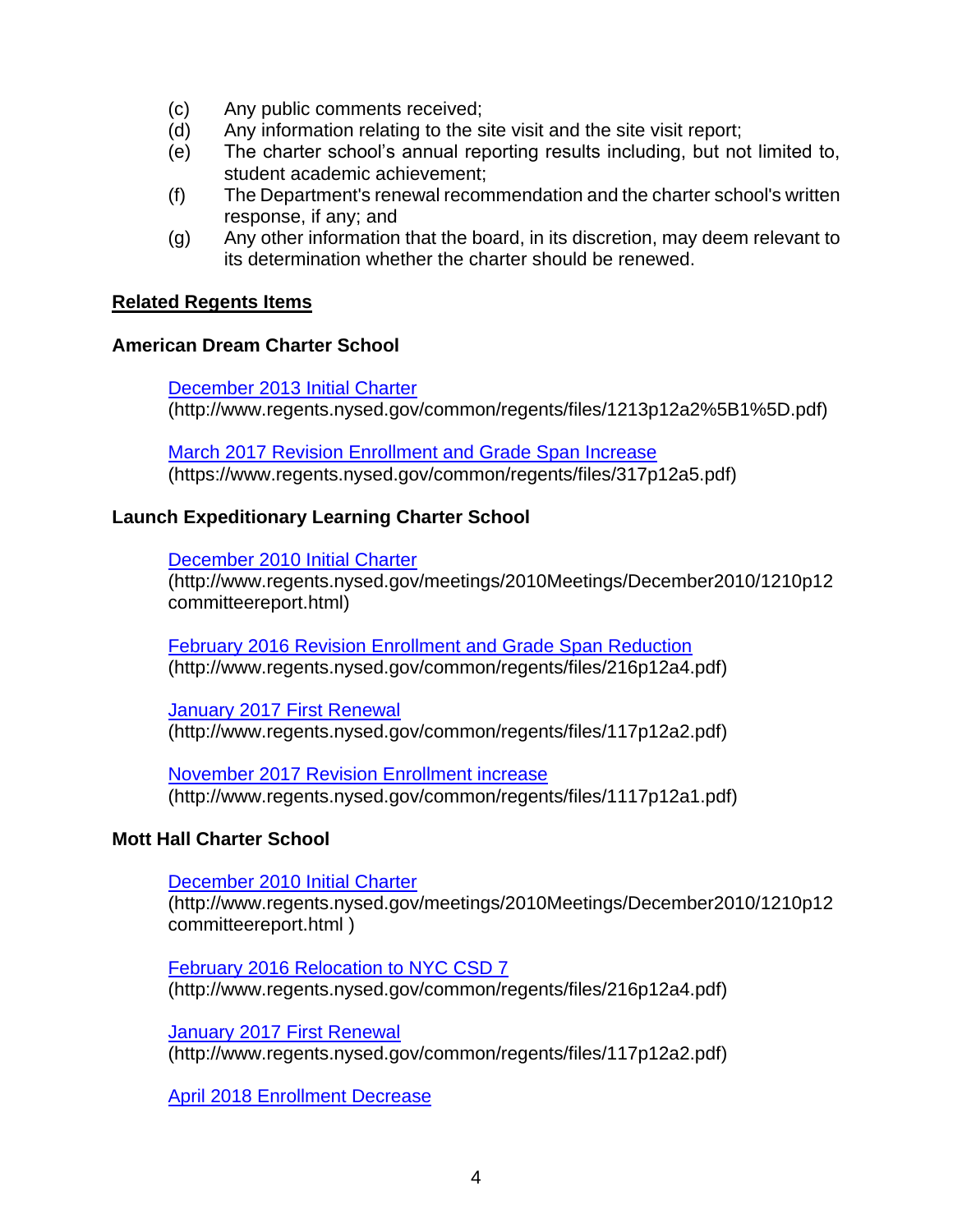(http://www.regents.nysed.gov/common/regents/files/418p12a4.pdf)

# **Recommendations**

# The State Education Department Renewal Recommendations

The attached Renewal Recommendation Reports provide summary information about the Renewal Applications before the Regents for action at the March 2019 meeting, as well as an analysis of the academic and fiscal performance of each of the schools over the charter term.

Pursuant to Education Law §2851(2)(p), charters may be renewed for a charter term of no more than five years. The Department typically makes renewal recommendations for a full term of five years, or a short term of three years. The Department may also make recommendations for non-renewal, and has additional flexibilities to make renewal recommendations for other charter term lengths.

The Department considers evidence related to all ten performance benchmark areas of the Charter School Performance Framework when making recommendations to the Regents concerning charter renewal applications. However, student academic performance is of paramount importance when evaluating each school.<sup>1</sup> The recommendations below were made after a full due-diligence process over the charter term, including review of the information presented by the schools in their Renewal Applications, specific fiscal reviews, a renewal site visit of up to two days, conducted by a Department team for each school, comprehensive analysis of achievement data, and consideration of public comment. Over the course of the charter term, the Department closely monitors all charter schools based on the Oversight Plan.<sup>2</sup>

# Renewal Recommendations

 $\overline{a}$ 

VOTED: That the Board of Regents finds that, the **American Dream Charter School:** (1) meets the requirements set out in Article 56 of the Education Law, and all other applicable laws, rules and regulations; (2) the applicant can demonstrate the ability to operate the school in an educationally and fiscally sound manner; (3) granting the application is likely to improve student learning and achievement and materially further the purposes set out in subdivision two of section twenty-eight hundred fifty of this article; and (4) granting the application would have a significant educational benefit to the students expected to attend the charter school, and the Board of Regents therefore approves the renewal application of the **American Dream Charter School** and that a renewal charter be issued, and that its provisional charter be extended for a term up through and including **June 30, 2024.**

<sup>&</sup>lt;sup>1</sup> See § 8 NYCRR 119.7 a[t http://www.p12.nysed.gov/psc/aboutcharterschools/Financing/Regulations/csreg119.7.html](http://www.p12.nysed.gov/psc/aboutcharterschools/Financing/Regulations/csreg119.7.html)

 $^2$  The Oversight Plan for Board of Regents-Authorized schools is located on the following webpage: <http://www.p12.nysed.gov/psc/regentsoversightplan/OversightPlan.html>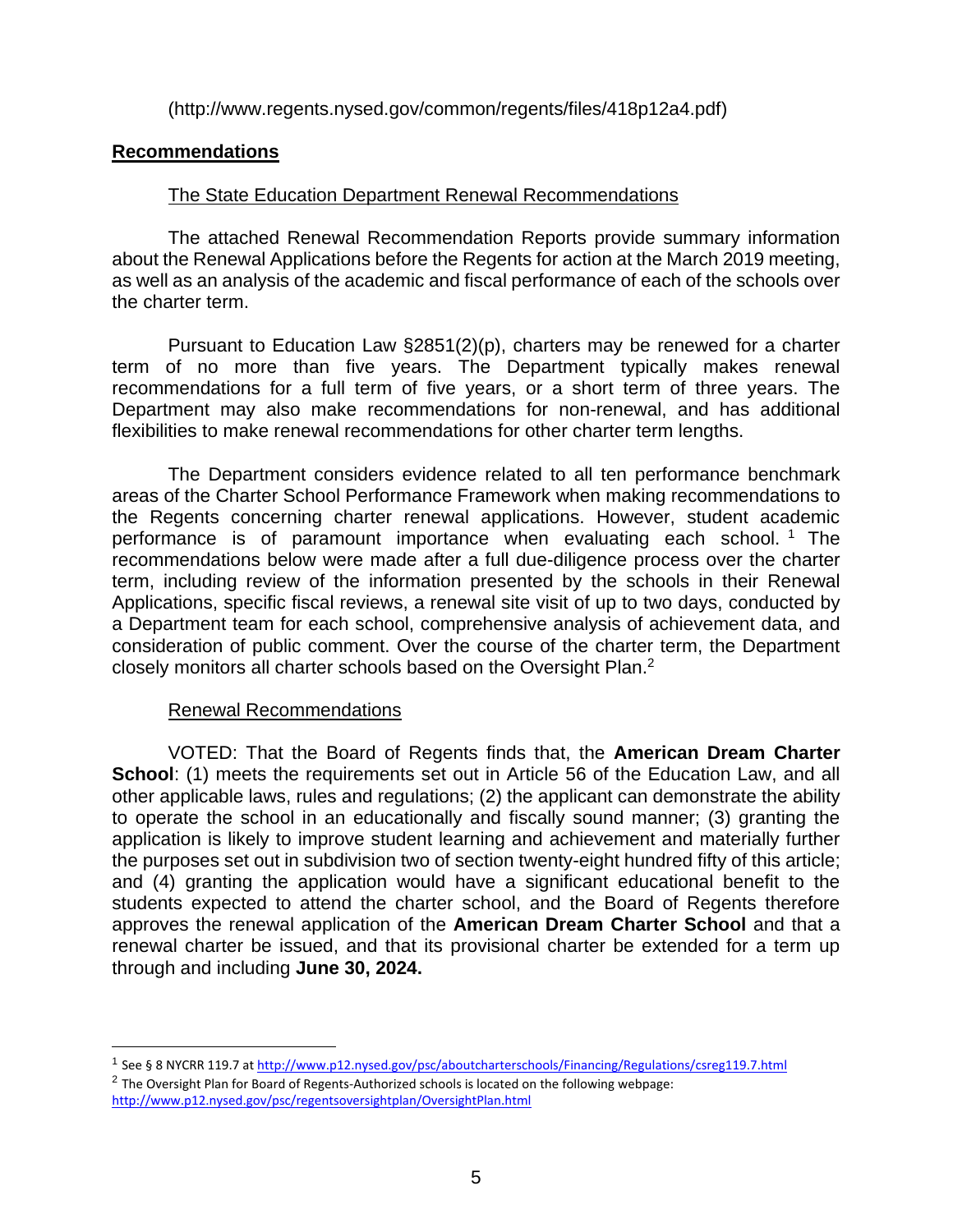VOTED: That the Board of Regents finds that, the **Launch Expeditionary Learning Charter School**: (1) meets the requirements set out in Article 56 of the Education Law, and all other applicable laws, rules and regulations; (2) the applicant can demonstrate the ability to operate the school in an educationally and fiscally sound manner; (3) granting the application is likely to improve student learning and achievement and materially further the purposes set out in subdivision two of section twenty-eight hundred fifty of this article; and (4) granting the application would have a significant educational benefit to the students expected to attend the charter school, and the Board of Regents therefore approves the renewal application of the **Launch Expeditionary Learning Charter School** and that a renewal charter be issued, and that its provisional charter be extended for a term up through and including **June 30, 2022**.

VOTED: That the Board of Regents finds that, the **Mott Hall Charter School**: (1) meets the requirements set out in Article 56 of the Education Law, and all other applicable laws, rules and regulations; (2) the applicant can demonstrate the ability to operate the school in an educationally and fiscally sound manner; (3) granting the application is likely to improve student learning and achievement and materially further the purposes set out in subdivision two of section twenty-eight hundred fifty of this article; and (4) granting the application would have a significant educational benefit to the students expected to attend the charter school, and the Board of Regents therefore approves the renewal application of the **Mott Hall Charter School** and that a renewal charter be issued, and that its provisional charter be extended for a term up through and including **June 30, 2022**.

## **Timetable for Implementation**

The Regents action for the above-named charter schools will become effective immediately.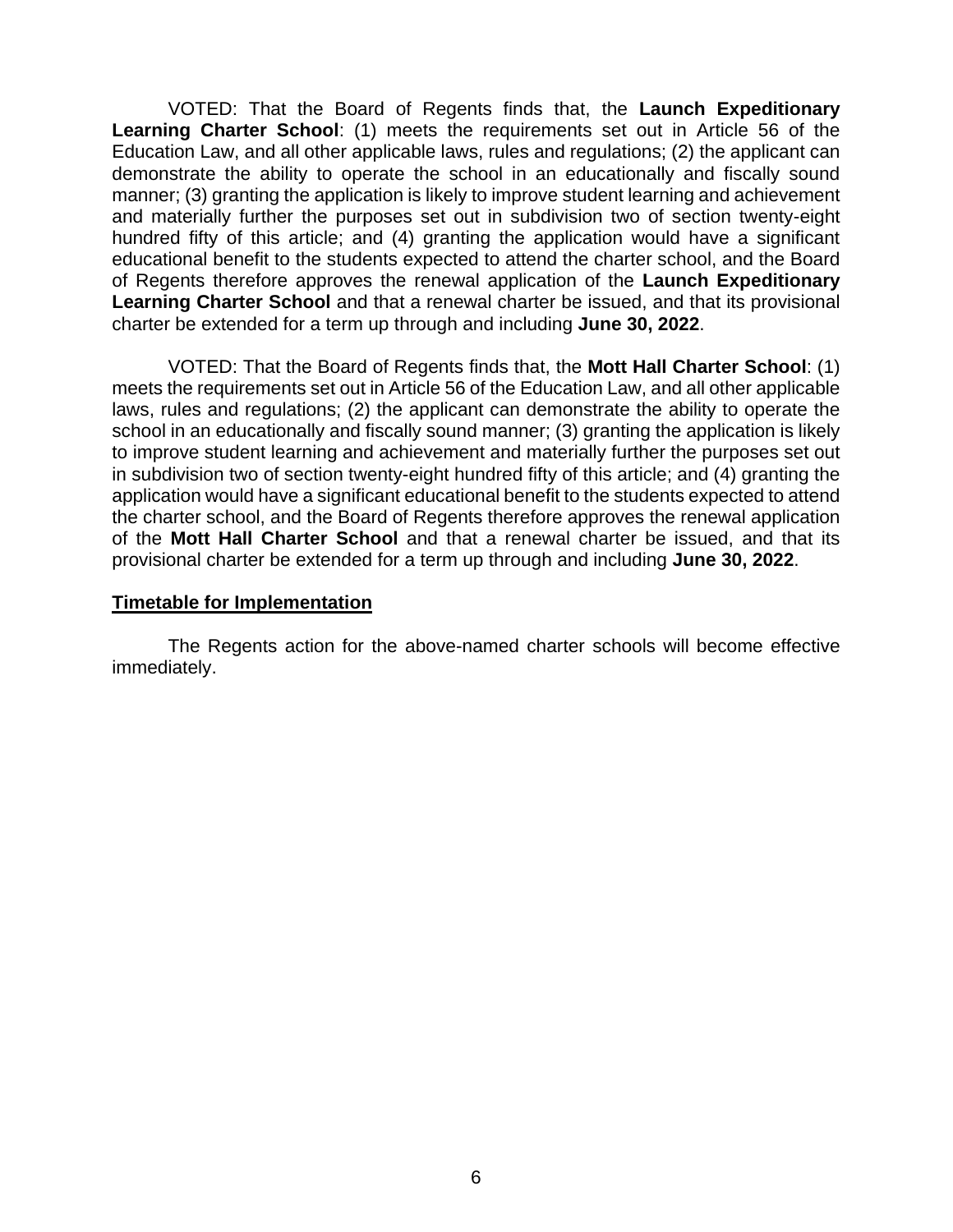## **American Dream Charter School**

In accordance with Education Law, Article 56, Sections 2851(4) and 2852(2), Commissioners Regulation 119.7, and the Board of Regents Charter School Renewal Policy, the New York State Education Department recommends a full-term renewal for a period of five years for American Dream Charter School. The charter term would begin on July 1, 2019 and expire on June 30, 2024, and the school would be permitted to revise its charter to include expanding to serve students in sixth through twelfth grade, from the current sixth through tenth grade, commencing in the fall of 2019 with students in sixth through eleventh grade, expanding by one grade level each year so that at the conclusion of the second year of the proposed charter term, the school would serve sixth through twelve grade. To serve additional grade levels, the school would be permitted to increase enrollment from 450 to 565 students, by the end of the proposed charter term.

American Dream Charter School, a dual-language charter school, that is implementing the mission, key design elements, education program and organizational plan set forth in the charter.

| <b>Name of Charter School</b>                                                   | American Dream Charter School                                                                                                                                                                                                                                                                                                                                                                                                                                                                                                                                 |  |  |  |
|---------------------------------------------------------------------------------|---------------------------------------------------------------------------------------------------------------------------------------------------------------------------------------------------------------------------------------------------------------------------------------------------------------------------------------------------------------------------------------------------------------------------------------------------------------------------------------------------------------------------------------------------------------|--|--|--|
| <b>Board Chair</b>                                                              | Luz Maria Rojas                                                                                                                                                                                                                                                                                                                                                                                                                                                                                                                                               |  |  |  |
| <b>District of location</b>                                                     | NYC CSD 7 (Bronx)                                                                                                                                                                                                                                                                                                                                                                                                                                                                                                                                             |  |  |  |
| <b>Initial Opening Date</b>                                                     | <b>Fall 2014</b>                                                                                                                                                                                                                                                                                                                                                                                                                                                                                                                                              |  |  |  |
| <b>Charter Terms</b>                                                            | Initial Term: July 1, 2014 - June 30, 2019                                                                                                                                                                                                                                                                                                                                                                                                                                                                                                                    |  |  |  |
| <b>Current Term Authorized Grades/ Approved</b><br><b>Enrollment</b>            | Grades 6-10/450 students                                                                                                                                                                                                                                                                                                                                                                                                                                                                                                                                      |  |  |  |
| Proposed Renewal Term Authorized Grades/<br><b>Proposed Approved Enrollment</b> | Grades 6-12/565 students                                                                                                                                                                                                                                                                                                                                                                                                                                                                                                                                      |  |  |  |
| <b>Comprehensive Management Service Provider</b>                                | None                                                                                                                                                                                                                                                                                                                                                                                                                                                                                                                                                          |  |  |  |
| <b>Facilities</b>                                                               | First location: 510 E. 141st Street, 4Fl, Bronx<br>$\bullet$<br>NY-Public Space<br>Second location: 423 E. 138th Street, 7th Fl,<br>$\bullet$<br>Bronx NY - Private Space                                                                                                                                                                                                                                                                                                                                                                                     |  |  |  |
| <b>Mission Statement</b>                                                        | The American Dream Charter School develops<br>academic excellence in both Spanish and English,<br>preparing students to excel in college and become<br>leaders in their communities.                                                                                                                                                                                                                                                                                                                                                                          |  |  |  |
| <b>Key Design Elements</b>                                                      | Dual-Language Program<br>$\bullet$<br>Data-Driven Instruction<br>&<br>Assessment.<br>$\bullet$<br>Students will be regularly and meaningfully<br>assessed using formative assessment tools<br>and informal observation so teachers will be<br>able to accurately drive their instruction.<br>Teacher Development and Support. Teachers<br>$\bullet$<br>work in collective groups with at least one ELL<br>Specialist and one Learning Specialist (SWD)<br>per grade.<br>June Mini-Mester. An accelerated two-week<br>course helping middle school students to |  |  |  |

**Charter School Summary**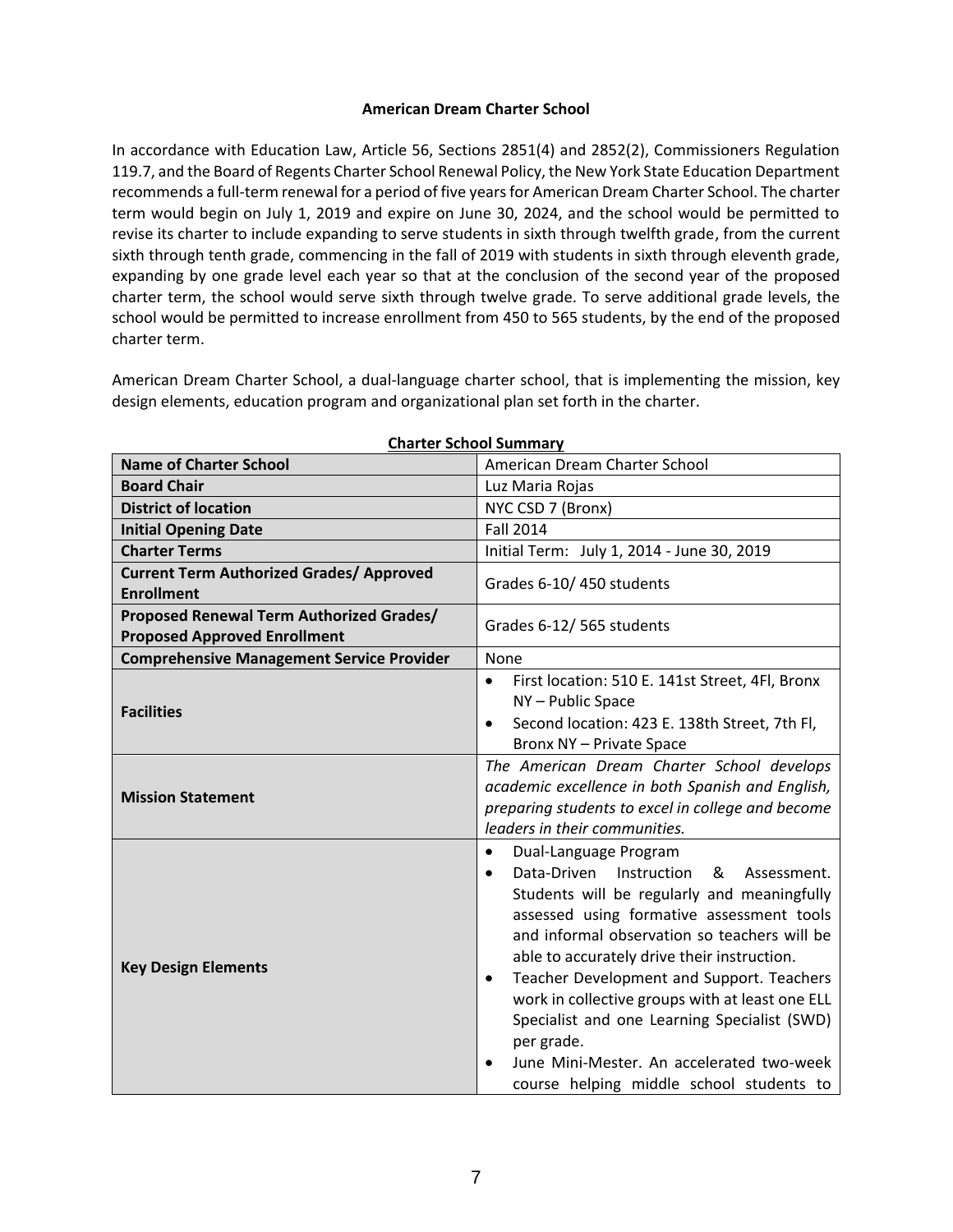|                            |                                                                                                          | make gains toward English proficiency and       |  |  |  |
|----------------------------|----------------------------------------------------------------------------------------------------------|-------------------------------------------------|--|--|--|
|                            |                                                                                                          | other areas most needed.                        |  |  |  |
|                            |                                                                                                          |                                                 |  |  |  |
|                            |                                                                                                          | DREAM Advisory. DREAM is an acronym for         |  |  |  |
|                            |                                                                                                          | Diversity, Respect, Empowerment, Advocacy       |  |  |  |
|                            |                                                                                                          | and Motivation. Our advisory program            |  |  |  |
|                            |                                                                                                          | incorporates these five pillars where students  |  |  |  |
|                            |                                                                                                          | learn how each element enhances not only        |  |  |  |
|                            |                                                                                                          | their own education, but also their             |  |  |  |
|                            |                                                                                                          | development as citizens and leaders in their    |  |  |  |
|                            | community.<br>Teacher Academy. Teachers participate in a<br>two-week intensive training academy in which |                                                 |  |  |  |
|                            |                                                                                                          |                                                 |  |  |  |
|                            |                                                                                                          |                                                 |  |  |  |
|                            |                                                                                                          |                                                 |  |  |  |
|                            |                                                                                                          | we outline curricular objectives, set goals and |  |  |  |
|                            |                                                                                                          | establish the foundation for our year-long      |  |  |  |
|                            |                                                                                                          | professional development.                       |  |  |  |
|                            | $\bullet$                                                                                                | Expand to serve students in sixth through       |  |  |  |
|                            |                                                                                                          | twelfth grade, from the existing sixth through  |  |  |  |
|                            |                                                                                                          | tenth grade, expanding by one grade level       |  |  |  |
| <b>Revisions Requested</b> |                                                                                                          | each year.                                      |  |  |  |
|                            | ٠                                                                                                        | To accommodate the added grade levels, an       |  |  |  |
|                            |                                                                                                          |                                                 |  |  |  |
|                            |                                                                                                          | increase in enrollment from 450 to 565          |  |  |  |
|                            |                                                                                                          | students.                                       |  |  |  |

**Noteworthy:** The school model is based on a Dual-Language Education Core, where students who are Spanish native speakers and those who are English native speakers are placed in advisories with each other. This allows students to serve as language models for each other, giving each group of students an opportunity to show mastery in their native language while developing their second language facility. Students receive an hour and twenty minutes each of English language arts and Spanish language arts daily. The school adopts a culturally responsive pedagogy, which focuses on including school community members' own cultural experience as a driving force in the curriculum. This experience is not just limited to native language instruction, but extends to the whole community, creating a "village" where all stakeholders are active participants in the academic life of the school.

|                                            | Year 4<br>2017 to 2018 | Year 5<br>2018 to 2019 |  |
|--------------------------------------------|------------------------|------------------------|--|
| Grade<br>Configuration                     | Grades 6 - 9           | Grades 6 - 10          |  |
| <b>Total Approved</b><br><b>Enrollment</b> | 375                    | 450                    |  |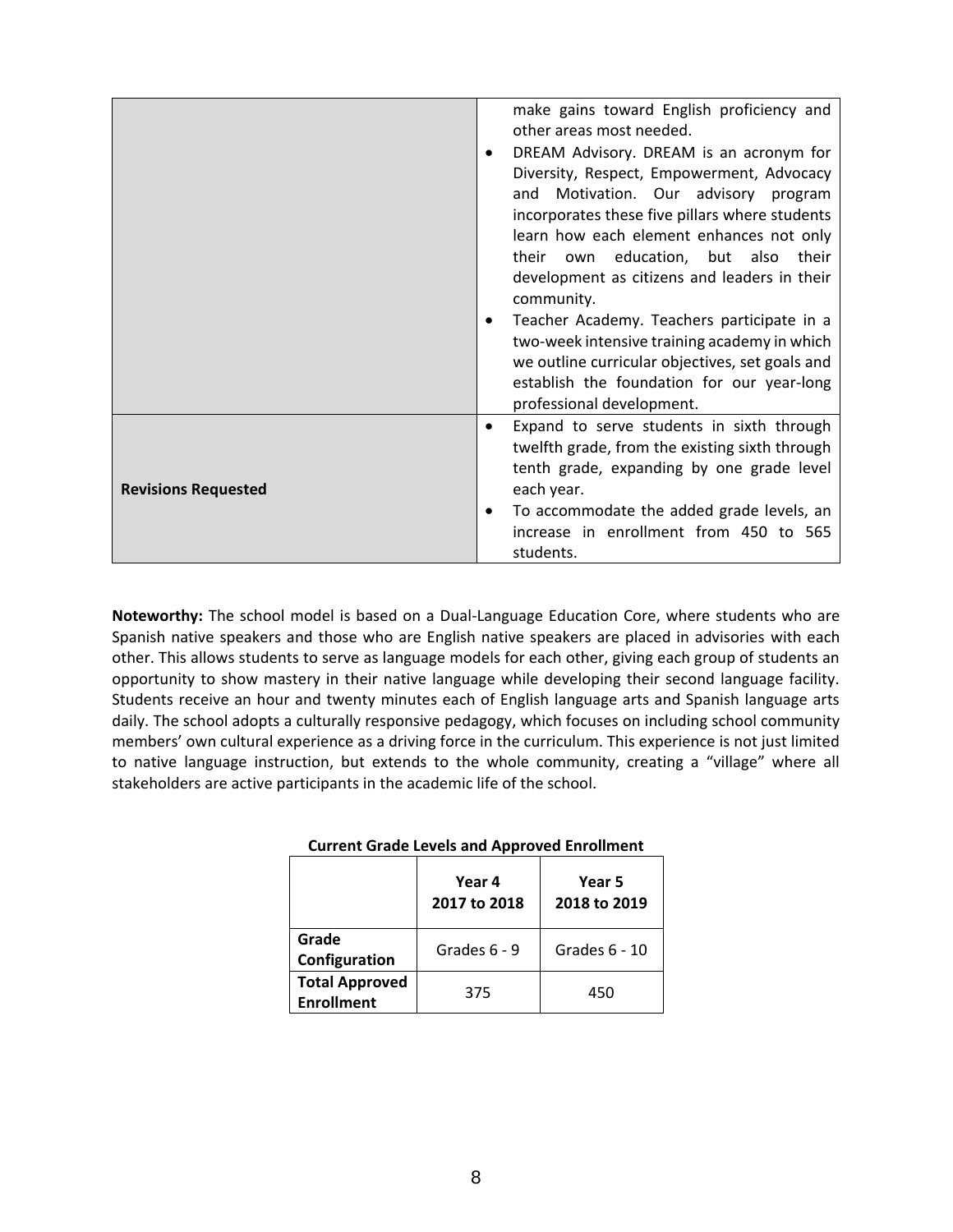| . .                                        |                        |                        |                        |                        |                        |  |  |  |
|--------------------------------------------|------------------------|------------------------|------------------------|------------------------|------------------------|--|--|--|
|                                            | Year 1<br>2019 to 2020 | Year 2<br>2020 to 2021 | Year 3<br>2021 to 2022 | Year 4<br>2022 to 2023 | Year 5<br>2023 to 2024 |  |  |  |
| Grade<br>Configuration                     | Grades $6 - 11$        | Grades $6 - 12$        | Grades $6 - 12$        | Grades $6 - 12$        | Grades $6 - 12$        |  |  |  |
| <b>Total Approved</b><br><b>Enrollment</b> | 490                    | 565                    | 565                    | 565                    | 565                    |  |  |  |

**Proposed Renewal Term Grade Levels and Approved Enrollment**

## **Background**

The Board of Regents granted an initial charter to American Dream Charter School (American Dream) in December 2013. The school opened for instruction in August 2014 initially serving 100 students in Grade 6. At the school's request, the Board of Regents approved a material charter revision in March 2017 to increase the enrollment and grade levels served from 300 students in grades 6-8 to 450 students in grades 6-10.

## **Summary of Evidence for Renewal**

## **Key Performance Area: Educational Success**

- The curriculum is teacher-designed, and teachers meet weekly as both grade teams and departments to support curricular alignment. The school is focused heavily on literacy development in both English and Spanish using classes are offered in both English and Spanish.
- The school has a documented curriculum aligned to the New York State Learning Standards (NYSLS).
- The school utilizes a system of formative, diagnostic, and summative assessments. The school also offers three interim assessments, Scholastic Reading Inventory (SRI), Scholastic Math Inventory (SMI), and the New York State English as a Second Language Achievement Test (NYSESLAT) results to create lessons and plan programmatically.
- Students mandated to receive integrated co-teaching (ICT) receive eight periods of ICT per week and receive mandated instruction, according to their NYSESLAT levels.
- The school coordinates Individualized Education Program (IEP) development with the district and organize services and interventions.
- All students are eligible for intervention services. A specialized tutoring and advisory program is mandated for all students failing two or more classes, but all students can participate in afterschool ELA and math tutoring.
- The school provides a "co-teaching for all" model and coordinates special education and English language learner/multi-lingual learner (ELL/MLL) services. All instruction is dual language, both verbally and in written materials. The school's lesson plan template highlights modifications for ELL/MLL and students with disabilities (SWD).
- The school has a response to intervention (RTI) process in place to identify and serve at-risk students.
- "Drop Everything and Read" (DEAR) classes are part of the daily schedule and students receive literacy interventions during this instructional block, which includes small group/pull out instruction, or individualized practice with myON, News O'Matic or Kahn Academy applications.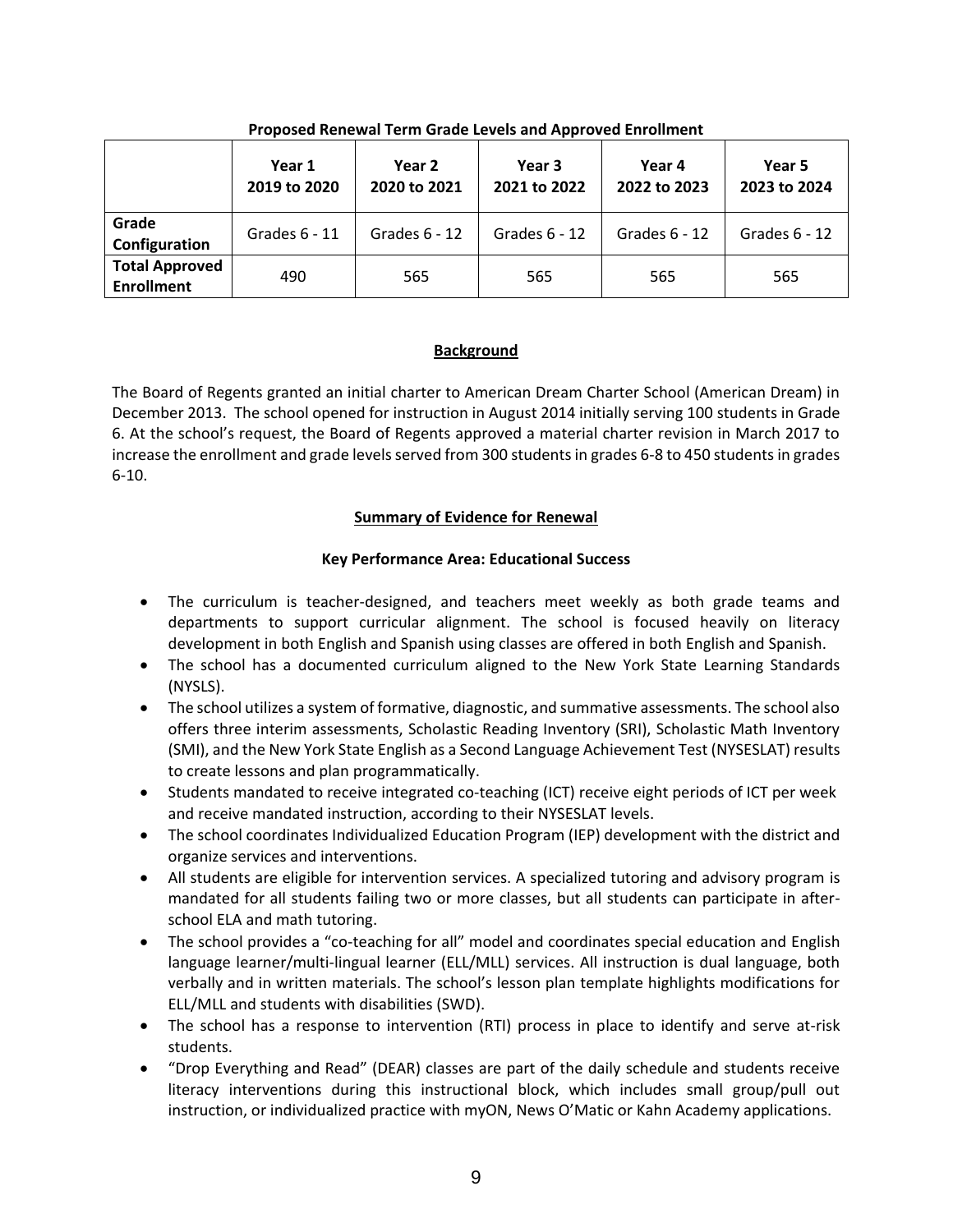#### **Student Performance – Middle School Outcomes**

According to the 2017-2018 school year ESEA accountability designations, American Dream Charter School is In Good Standing.

See Tables 1 and 2 below regarding 3-8 math and ELA exam aggregate and subgroup student performance compared to the district and State average which serve as two of the many indicators in Benchmark One of the Charter School Performance Framework. Tables 3 and 4 are similar showing grade level proficiency across grade levels.

|                            |                                                                                                                     |          | <b>ELA</b>              |            |                 | <b>Math</b>            |          |                         |            |                 |
|----------------------------|---------------------------------------------------------------------------------------------------------------------|----------|-------------------------|------------|-----------------|------------------------|----------|-------------------------|------------|-----------------|
|                            | Dream<br>American<br>უ                                                                                              | NYC CSD7 | Variance to<br>District | <b>SAN</b> | Variance to NYS | Dream<br>American<br>უ | NYC CSD7 | Variance to<br>District | <b>NYS</b> | Variance to NYS |
| 2014-2015                  | 17%                                                                                                                 | 11%      | $+6$                    | 31%        | $-14$           | 13%                    | 13%      | $\overline{0}$          | 39%        | $-26$           |
| 2015-2016                  | 23%                                                                                                                 | 15%      | $+8$                    | 35%        | $-12$           | 30%                    | 11%      | $+19$                   | 38%        | $-8$            |
| 2016-2017                  | 34%                                                                                                                 | 20%      | $+14$                   | 40%        | $-6$            | 31%                    | 11%      | $+20$                   | 34%        | $-3$            |
| 2017-2018                  | 37%                                                                                                                 | 26%      | $+11$                   | 46%        | $-9$            | 32%                    | 15%      | $+17$                   | 40%        | $-8$            |
| <b>NOTE:</b><br>assessment | (1) Data in the table above represents all students tested who scored proficiently (level 3 or above) on each state |          |                         |            |                 |                        |          |                         |            |                 |

## **Table 1: Elementary/Middle School Assessment Proficiency Outcomes for All Students: School, District & State Level Aggregate**

*NOTE:*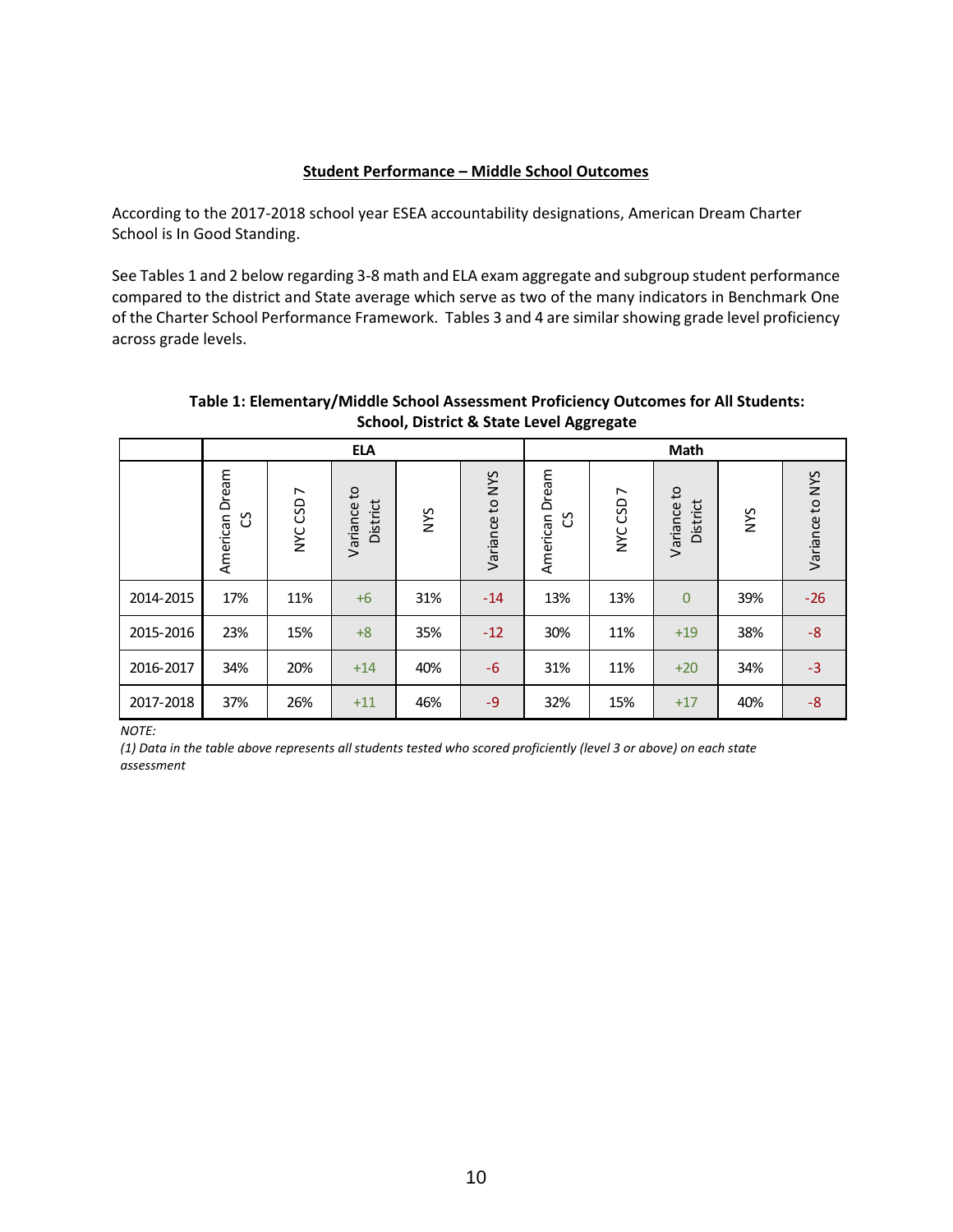| Subject     | <b>School Year</b> | <b>Students with</b><br><b>Disabilities</b><br>(Variance to the<br>district of location) | ELL/MLL<br>(Variance to the<br>district of location) | Economically<br><b>Disadvantaged</b><br>(Variance to the<br>district of location) | <b>NOTE:</b> |
|-------------|--------------------|------------------------------------------------------------------------------------------|------------------------------------------------------|-----------------------------------------------------------------------------------|--------------|
|             | 2014-2015          | $12\%$ (+9)                                                                              | $17\%$ (+14)                                         | $15\%$ (+4)                                                                       |              |
| ELA         | 2015-2016          | $15\%$ (+11)                                                                             | $4\%$ (-1)                                           | $23\%$ (+8)                                                                       |              |
|             | 2016-2017          | $23\%$ (+18)                                                                             | $12\%$ (+7)                                          | $35\%$ (+14)                                                                      |              |
|             | 2017-2018          | $17\%$ (+8)                                                                              | $24\%$ (+12)                                         | $37\%$ (+11)                                                                      |              |
|             | 2014-2015          | $6\%$ (+2)                                                                               | $0\%$ (-8)                                           | 13%(0)                                                                            |              |
| Mathematics | 2015-2016          | $24\%$ (+20)                                                                             | $20\%$ (+16)                                         | $30\%$ (+19)                                                                      |              |
|             | 2016-2017          | $15\%$ (+12)                                                                             | $16\%$ (+12)                                         | $32\%$ (+20)                                                                      |              |
|             | 2017-2018          | $23\%$ (+19)                                                                             | $28\%$ (+18)                                         | $32\%$ (+17)                                                                      |              |

**Table 2: Elementary/Middle School Assessment Proficiency Outcomes by Subgroup:**

*(1) Data in the table above represents tested students in respective subgroups who scored proficiently (level 3 or above) on each state assessment.*

(2) For the students with disabilities and the ELL/MLL subgroups, both current and former members of the subgroups have been combined.

A "." in any table indicates that the data is suppressed, no student sat for the exam, or the exam was not given.

|              |                                 | SY 2015-2016                                                                                                                    |                                                                |                               | SY 2016-2017    |                                                                     | SY 2017-2018                    |                        |                                                           |
|--------------|---------------------------------|---------------------------------------------------------------------------------------------------------------------------------|----------------------------------------------------------------|-------------------------------|-----------------|---------------------------------------------------------------------|---------------------------------|------------------------|-----------------------------------------------------------|
|              | Dream <sub>CS</sub><br>American | $\overline{ }$<br>NYC CSD <sup>-</sup><br>NYS                                                                                   | $\mathsf{c}_1$<br>$\overline{a}$<br>Variance<br>NYC CSD<br>NYS | <u>ვ</u><br>American<br>Dream | NYC CSD 7       | $\mathsf{c}$<br>$\overline{ }$<br>Variance<br>NYC CSD<br><b>SAN</b> | Dream <sub>CS</sub><br>American | NYC CSD7<br>Š          | ٥,<br>$\overline{ }$<br>Variance<br>NYC CSD<br><b>SAN</b> |
| Grade 6      | 14%                             | 34%<br>15% /                                                                                                                    | $-1$ / $-20$                                                   | 35%                           | $13%$ /         | $32\%$ +23 / +3                                                     | 43%                             | $27\%$ / 49% + 16 / -6 |                                                           |
| Grade 7      | 33%                             | 14%<br>$\prime$                                                                                                                 | $36\% + 18$ / -3                                               | 23%                           | 42%<br>$20\%$ / | $+3$ / $-19$                                                        | 31%                             | 20% / 40%              | $+11 / -9$                                                |
| Grade 8      |                                 |                                                                                                                                 | . / .                                                          | 45%                           | 27% /<br>46%    | $+18/0$                                                             | 38%                             | $31\%$ / 48%           | $+7$ / $-10$                                              |
| <b>NOTE:</b> |                                 |                                                                                                                                 |                                                                |                               |                 |                                                                     |                                 |                        |                                                           |
|              |                                 | (1) Data in the table above represents all students tested who scored proficiently (level 3 or above) on each state assessment. |                                                                |                               |                 |                                                                     |                                 |                        |                                                           |

|  | Table 3: Grade Level Proficiency for All Students: ELA |
|--|--------------------------------------------------------|
|--|--------------------------------------------------------|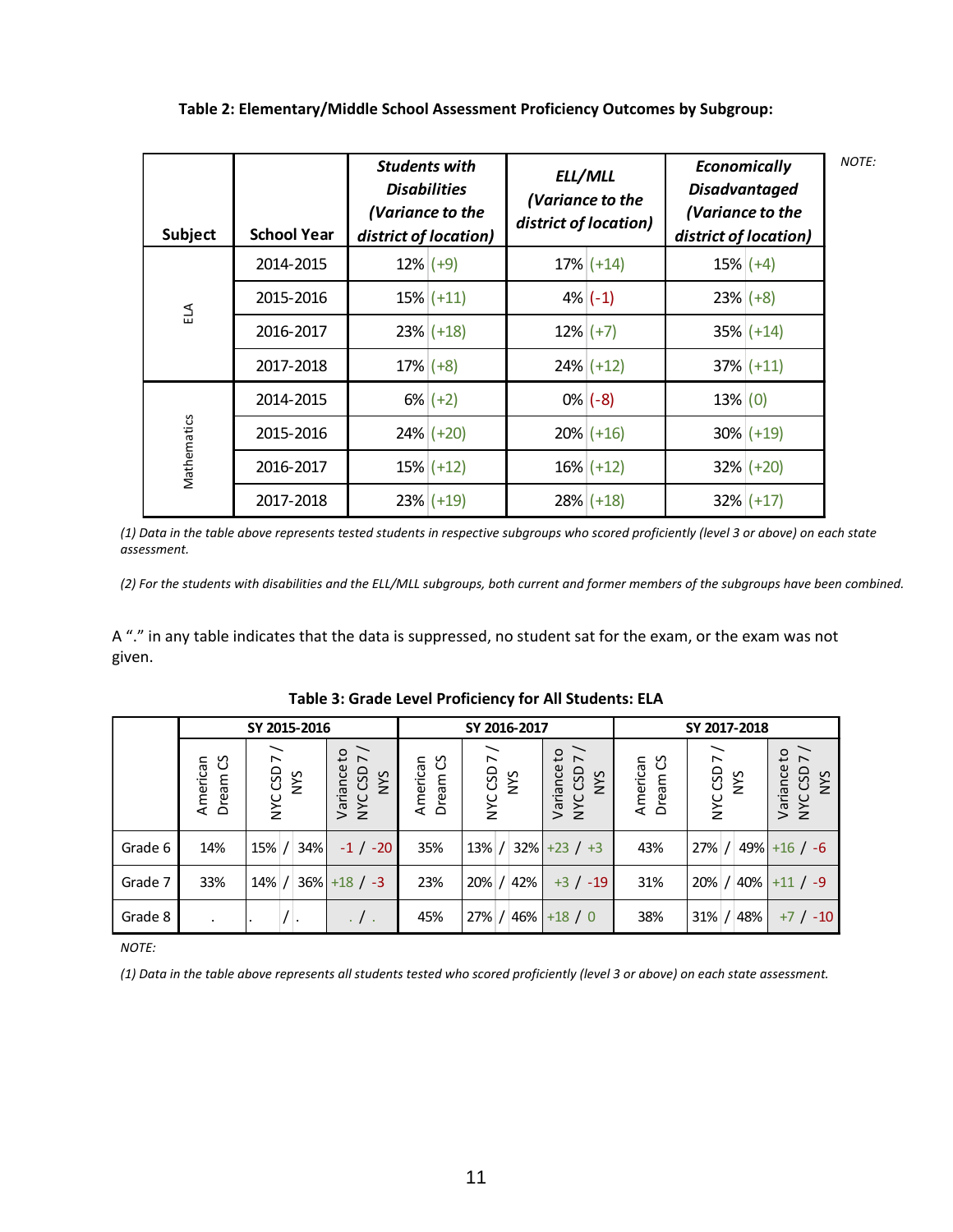|          |                             | SY 2015-2016           |                                                            |                        | SY 2016-2017            |                                       | SY 2017-2018        |                            |                                              |
|----------|-----------------------------|------------------------|------------------------------------------------------------|------------------------|-------------------------|---------------------------------------|---------------------|----------------------------|----------------------------------------------|
|          | Dream<br>American<br>უ<br>ე | NYC CSD 7 / NYS        | Variance to NYC<br>/NYS<br>$\overline{\phantom{a}}$<br>CSD | Dream<br>უ<br>American | NYC CSD 7 / NYS         | Variance to NYC<br><b>SAN/</b><br>CSD | American Dream<br>უ | /NYS<br>CSD7<br><b>SAN</b> | Variance to NYC<br>/ NYS<br>CSD <sub>7</sub> |
| Grade 6  | 31%                         | $13\%$ / 40% + 18 / -9 |                                                            | 38%                    | $13\%$ / 40% +25 / -2   |                                       | 36%                 | $17\%$ / 44%               | $+19/ -8$                                    |
| Grade 7  | 30%                         | $10\%$ / 36% +20 / -6  |                                                            | 25%                    | $11\%$ / 38% + 14 / -13 |                                       | 31%                 | $15\%$ / 41%               | $+16$ / $-10$                                |
| Grade 8  | $\bullet$                   |                        | . / .                                                      | 29%                    | $9\%$ / 22% +20 / +7    |                                       | 29%                 | 14% / 30%                  | $+15$ / $-1$                                 |
| $MOTF^+$ |                             |                        |                                                            |                        |                         |                                       |                     |                            |                                              |

#### **Table 4: Grade Level Proficiency for All Students: Mathematics**

*NOTE:*

*(1) Data in the table above represents all students tested who scored proficiently (level 3 or above) on each state assessment.*

Total Charter Tested American Dream Charter School NYS Variance to NYS All Students 73 70% 70% 0 Students with Disabilities  $\begin{vmatrix} 14 & 50\% & 41\% \\ 1 & -9 & -1 \end{vmatrix}$ ELL/MLL 27 63% 48% +15 Economically Disadvantaged  $\begin{vmatrix} 71 & 69\% & 60\% \end{vmatrix}$  +9 All Students 1 73 73% 73% 0 Students with Disabilities  $\begin{vmatrix} 19 & 74\% & 44\% \\ 1 & 30 & 1 \end{vmatrix}$ ELL/MLL 28 | 54% | 44% | +10 Economically Disadvantaged  $\begin{vmatrix} 70 & 71\% & 62\% \end{vmatrix}$  +9 All Students 1 23 61% 72% -11 Economically Disadvantaged  $\begin{vmatrix} 22 & 64\% & 59\% \end{vmatrix}$  +4 Algebra I (Common Core) Living Environment Physical Setting Chemistry American Dream Corresponding to the state of the contents of the contents of the contents of the contents of the contents of the contents of the contents of the contents of the contents of the contents o

**Table 5: 2017-18 Annual Regents Outcomes by Subgroup**

#### *NOTES:*

*(1) Data in the table above represents students within their respective subgroups who passed the Annual Regents and Regents Common Core Examinations (score of 65 or better).*

(2) For the students with disabilities and the ELL/MLL subgroups, both current and former members of the subgroups have been combined.

*(3) In some cases, student subgroups still did not have enough tested students to form a representative sample (<5 students). For these subgroups the testing data was withheld.*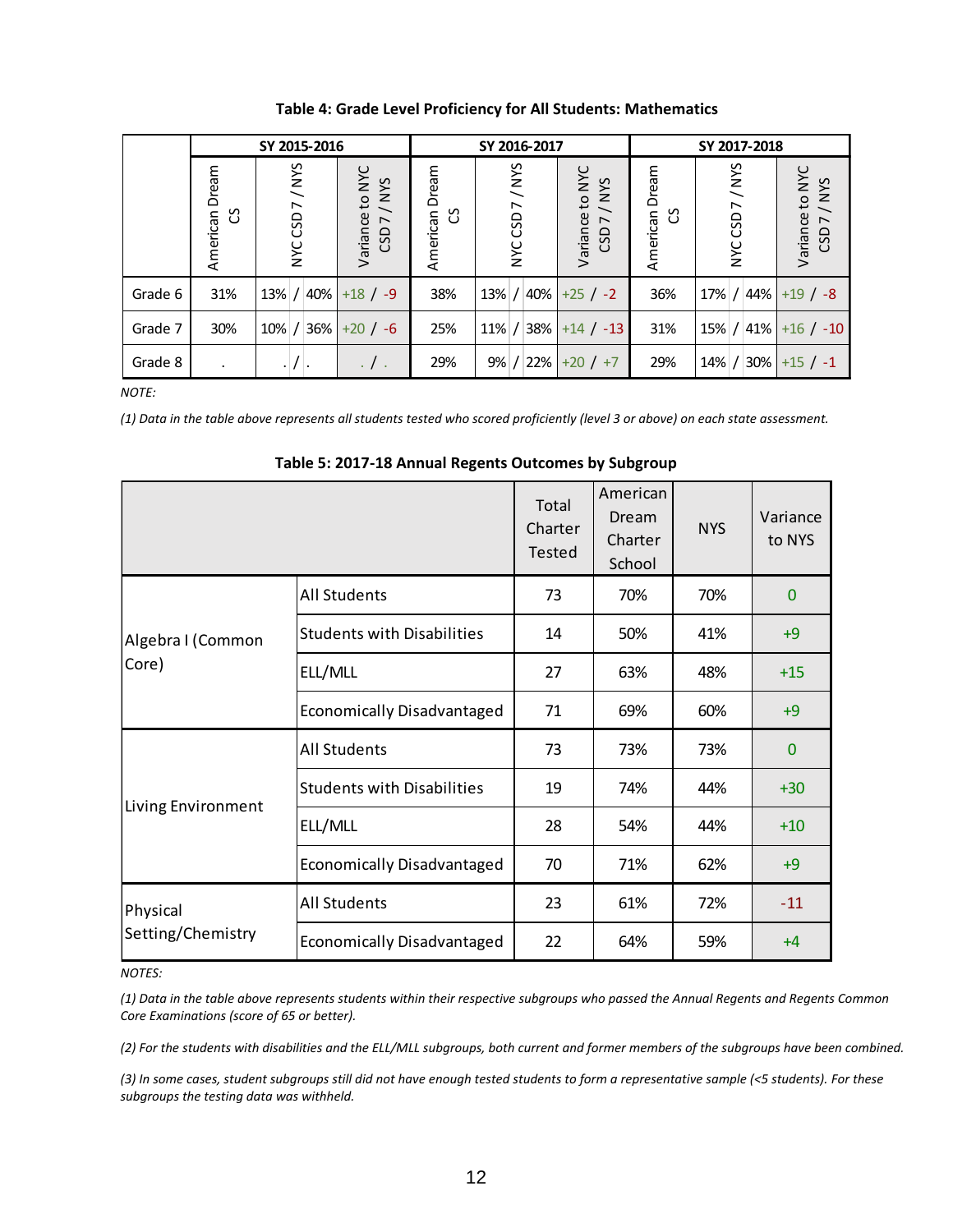#### **Key Performance Area: Organizational Viability**

#### **Financial Condition and Financial Management**

American Dream Charter School appears to be in very good financial condition as evidenced by performance on key indicators derived from the school's independently audited financial statements.

The Charter School Office reviews the financial performance and management of charter schools using quantitative and qualitative methods. Near‐term indicators, such as the current ratio and unrestricted days cash, are measures of liquidity and of the charter school's capacity to maintain operations. Long‐ term indicators, such as total margin and debt-to asset ratio, are measures of the charter school's capacity to remain viable and to meet financial obligations.

A *composite score* is an overall measure of financial health calculated by the Department's Office of Audit Services. This score is based on a weighting of primary reserves, equity, and net income. A charter school with a score between 1.5 and 3.0 is considered to be in strong financial health. American Dream Charter School's 2016-17 composite score is 3.0.

| Year      | <b>Composite Score</b> |  |  |  |  |
|-----------|------------------------|--|--|--|--|
| 2014-2015 | 2.6                    |  |  |  |  |
| 2015-2016 | 2.9                    |  |  |  |  |
| 2016-2017 | 3.0                    |  |  |  |  |
|           |                        |  |  |  |  |

## **Table 5: American Dream Charter School's Composite Scores 2014-2015 to 2016-2017**

*Source: NYSED Office of Audit Services*

## Financial Management

The Charter School Office reviewed American Dream Charter School's 2015-2016 audited financial statements to determine whether the independent auditor observed sufficient internal controls over financial reporting. The auditor did not identify any deficiencies in internal controls that could be considered material weaknesses.

## **Key Performance Area: Faithfulness to the Charter and Law**

## Enrollment, Recruitment and Retention

American Dream Charter School resides in the poorest Congressional district in the nation. The school is strongly working towards meeting the enrollment plan outlined it its charter and its enrollment and retention targets for students with disabilities, ELL/MLL students, and students who are eligible applicants for the free and reduced priced lunch program. The school has a robust enrollment waiting list.

The chart below indicates that 97 percent of the school's students were economically disadvantaged, 22 percent were students with disabilities, and 25 percent were ELL/MLL students. The school has a greater percentage of economically disadvantaged students and ELL/MLL students than the district, and a smaller percentage of students with disabilities.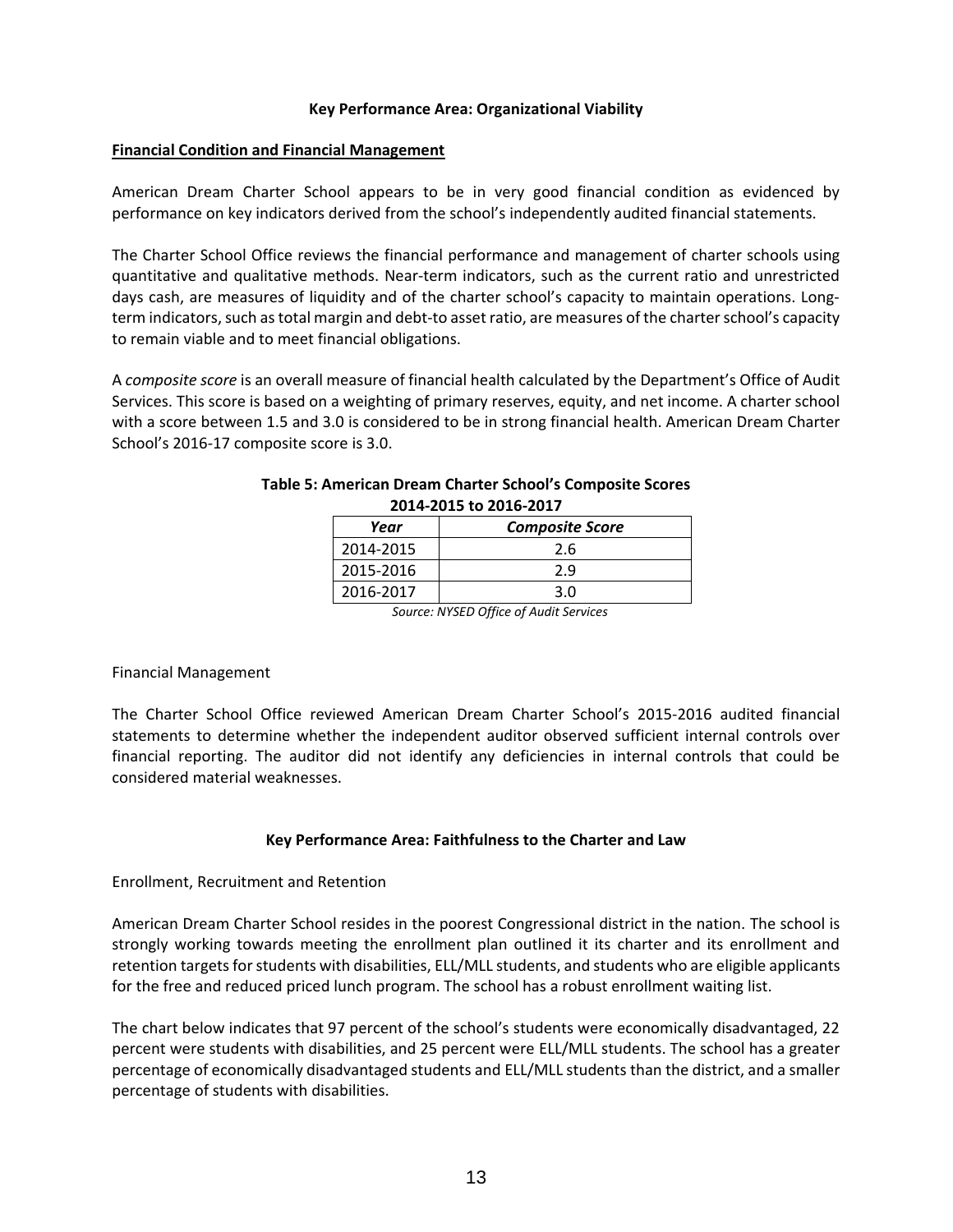American Dream is making good faith efforts to recruit, serve, and retain students with disabilities. $^3$  Efforts to recruit and retain students include:

- Building positive relationships with district elementary schools;
- Outreach to local health services providers and community support centers with visits and translated flyers;
- Clear outreach emphasizing school programing to support students with disabilities, and
- Building partnerships with community youth organizations serving all students, including students with disabilities.

|                                      |                                  | 2016-2017 |          | 2017-2018                        |           |          |
|--------------------------------------|----------------------------------|-----------|----------|----------------------------------|-----------|----------|
|                                      | American Dream<br>Charter School | NYC CSD7  | Variance | American Dream<br>Charter School | NYC CSD 7 | Variance |
| Students with<br><b>Disabilities</b> | 22%                              | 30%       | $-8$     | 19%                              | 30%       | $-11$    |
| ELL/MLL                              | 25%                              | 19%       | $+6$     | 32%                              | 24%       | $+8$     |
| Economically<br>Disadvantaged        | 97%                              | 92%       | $+5$     | 96%                              | 94%       | $+2$     |

**Table 5: Student Demographics** 

*Notes:* 

 $\overline{a}$ 

*(1) Data in the table above represents a comparison between those grades served in the charter school to only those same grades in the district.*

*(2) For the students with disabilities and the ELL/MLL subgroups, both current and former members of the subgroups have been combined.*

## **Student Retention**

 $^3$  Education Law §2854(2)(a) requires that schools demonstrate good faith efforts to attract and retain a comparable or greater enrollment of students with disabilities, FRPL eligible students and English language learners when compared to the enrollment figures for such students in the school district in which the charter is located. SUNY and the Regents were charged with setting specific enrollment and retention targets for each charter school, and have done so. Education Law §2852(9-a)(b)(i). All charter schools that were initially chartered after August 2010 or renewed after January 1, 2011, are expected to meet or exceed the enrollment and retention targets set by the Regents and SUNY. When submitting an application for renewal of the charter, schools are required to provide information detailing the means by which they will meet the enrollment and retention targets (Education Law §2851(4)(e)), and this information is considered by the Regents in the review of the school's performance over the charter term. A school's plan to change its enrollment practices, whether by weighting the lottery or preferencing, may also be considered when determining whether the school will meet the targets in the upcoming charter term. A school's repeated failure to meet or exceed its enrollment and retention targets, when combined with a failure to show that extensive efforts to meet the targets have been made, may be cause for termination or revocation of the charter pursuant to section Education Law §2855(1)(e).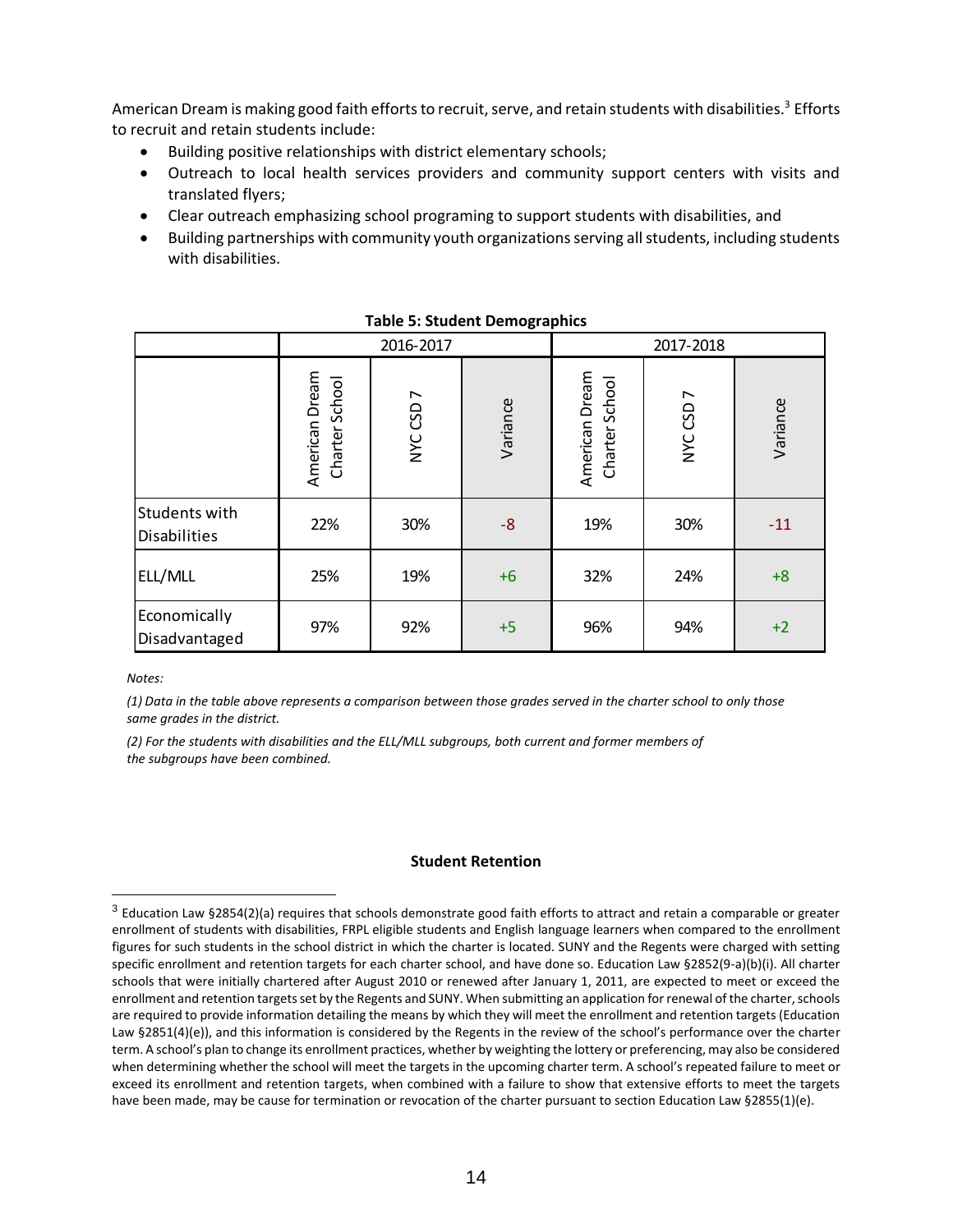According to NYSED data, in the 2017-2018 school year, 85% of students were retained in American Dream Charter School compared with 79% in CSD 7.

## **Legal Compliance**

American Dream Charter School operates in accordance with applicable law, regulations, rules and other policies, including the terms of its charter, its by-laws and other school-specific policies. It is also in compliance with federally mandated disciplinary procedures for students with disabilities, and the Dignity for All Students Act. The board holds meetings in accordance with the Open Meetings Law.

## **Summary of Public Comment**

The required public hearing was held by the New York City Department of Education on October 24, 2018. Eighty people attended, and twenty spoke. All twenty speakers were in favor of the renewal and revision and there was no opposition at the hearing. Additionally, fifteen notes of support for the renewal and the revision were received from parents and members of the community.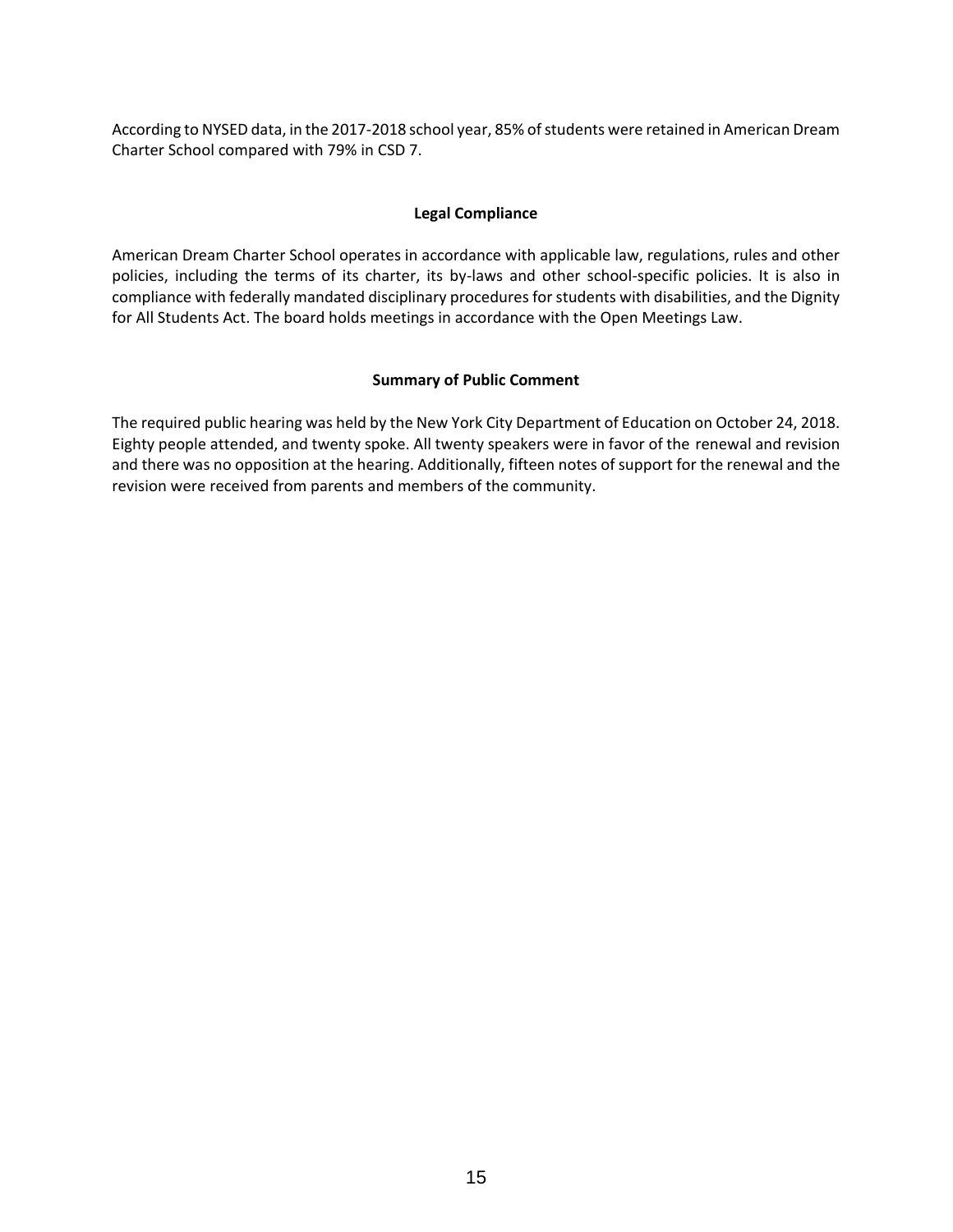## **Launch Expeditionary Learning Charter School**

In accordance with Education Law, Article 56, Sections 2851(4) and 2852(2), Commissioners Regulation 119.7, and the Board of Regents Charter School Renewal Policy, the New York State Education Department recommends a short-term renewal for a period of three years for Launch Expeditionary Learning Charter School. The charter term would begin on July 1, 2019 and expire on June 30, 2022.

Launch Expeditionary Learning Charter School is implementing the mission, key design elements, education program and organizational plan set forth in the charter.

| <b>Name of Charter School</b>                    | י ומותחומי וטטווטה וטוונ<br>Launch Expeditionary Learning Charter School |  |  |  |
|--------------------------------------------------|--------------------------------------------------------------------------|--|--|--|
| <b>Board Chair</b>                               | Jonathan D. Harber                                                       |  |  |  |
| <b>District of location</b>                      | NYC CSD 16 (Brooklyn)                                                    |  |  |  |
| <b>Initial Opening Date</b>                      | Fall, 2012                                                               |  |  |  |
|                                                  | Initial Term: July 1, 2012 - June 30, 2017<br>$\bullet$                  |  |  |  |
| <b>Charter Terms</b>                             | First Renewal: July 1, 2017 - June 30, 2019                              |  |  |  |
| <b>Current Term Authorized Grades/ Approved</b>  | Grades 6-8/310 students                                                  |  |  |  |
| <b>Enrollment</b>                                |                                                                          |  |  |  |
| Proposed Renewal Term Authorized Grades/         | Grades 6-8/310 students                                                  |  |  |  |
| <b>Proposed Approved Enrollment</b>              |                                                                          |  |  |  |
| <b>Comprehensive Management Service Provider</b> | None                                                                     |  |  |  |
| <b>Facilities</b>                                | 1580 Dean Street, Brooklyn - Public Space                                |  |  |  |
|                                                  | Launch's mission is to prepare students in under-                        |  |  |  |
|                                                  | resourced communities to thrive in college and                           |  |  |  |
| <b>Mission Statement</b>                         | careers by providing a public education rooted in                        |  |  |  |
|                                                  | active learning experiences and powerful<br>character development.       |  |  |  |
|                                                  | <b>Expeditionary Learning (EL) Education Core</b>                        |  |  |  |
|                                                  | Practices-5 Domains                                                      |  |  |  |
|                                                  | Curriculum                                                               |  |  |  |
|                                                  | Instruction                                                              |  |  |  |
|                                                  | <b>Culture and Character</b><br>$\bullet$                                |  |  |  |
| <b>Key Design Elements</b>                       | Student-engaged Assessment<br>$\bullet$                                  |  |  |  |
|                                                  | Leadership                                                               |  |  |  |
|                                                  | Three dimensions of Student Achievement:                                 |  |  |  |
|                                                  | Mastery of Knowledge and Skills<br>$\bullet$                             |  |  |  |
|                                                  | Character<br>$\bullet$                                                   |  |  |  |
|                                                  | <b>High Quality Work</b>                                                 |  |  |  |

**Charter School Summary**

Launch Expeditionary Learning Charter School was previously granted a short-term, two-year, renewal by the Board of Regents and is in the school's seventh year of operation. The school model is based on the EL Education Core Practices. The foundation is rooted in the three dimensions of student achievement; Mastery of Knowledge and Skills, Character, and High-Quality Work. NYC Outward Bound Schools is an institutional partner. Launch is the only EL Education affiliated school in CSD 16 and the only EL Education charter school in New York City.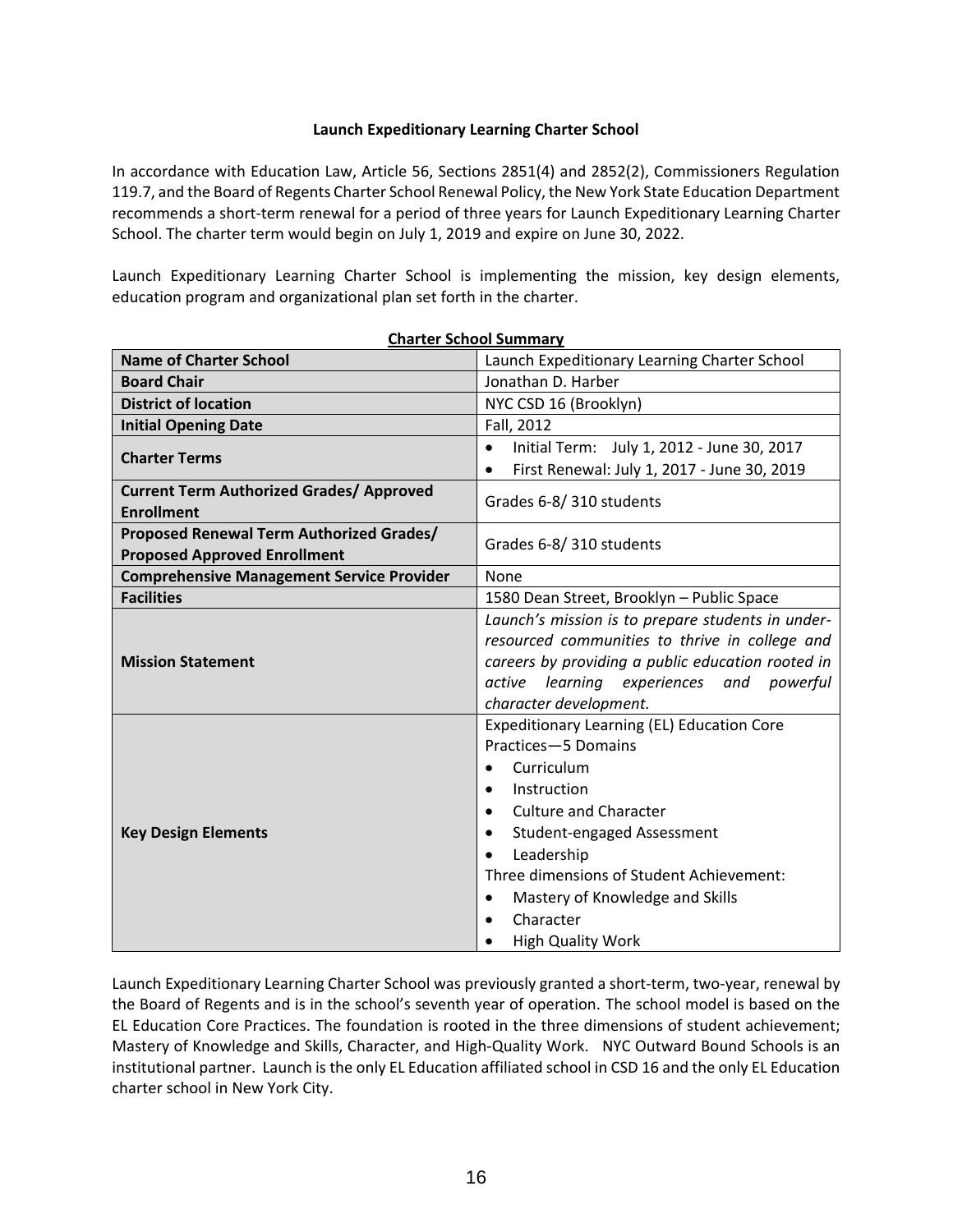|                                            | Year 1<br>2017 to 2018 | Year 2<br>2018 to 2019 |  |  |
|--------------------------------------------|------------------------|------------------------|--|--|
| Grade<br>Configuration                     | Grades 6 - 8           | Grades 6 - 8           |  |  |
| <b>Total Approved</b><br><b>Enrollment</b> | 302                    | 310                    |  |  |

#### **Current Grade Levels and Approved Enrollment**

## **Proposed Renewal Term Grade Levels and Approved Enrollment**

|                                            | Year 1<br>2019 to 2020 | Year 2<br>2020 to 2021 | Year 3<br>2021 to 2022 |  |
|--------------------------------------------|------------------------|------------------------|------------------------|--|
| Grade<br>Configuration                     | Grades 6 - 8           | Grades $6 - 8$         | Grades $6 - 8$         |  |
| <b>Total Approved</b><br><b>Enrollment</b> | 310                    | 310                    | 310                    |  |

## **Background**

The Board of Regents granted an initial charter to Launch Expeditionary Learning Charter School (LELCS) in December 2010. The school opened for instruction in August 2012 initially serving 112 students in Grade 6. Launch's charter was subsequently renewed by the Board of Regents in 2017.

At the school's request, the Board of Regents approved a material charter revision in February 2016 to decrease the maximum enrollment and grade levels from 461 students in Grades 6-10 to 271 students in Grades 6-8 due to space constraints. In November 2017, the Board of Regents approved a charter revision to increase the school's enrollment in Grades 6-8 from 271 students to 310 students in the 2018-2019 school year.

## **Summary of Evidence for Renewal**

## **Key Performance Area: Educational Success**

- Launch Expeditionary Learning Charter School is a middle school program currently serving Grades 6-8.
- The school model is based on Expeditionary Learning (EL) Education Core Practices. NYC Outward Bound Schools is an institutional partner. Launch is the only EL Education affiliated school in CSD 16 and the only EL Education charter school in New York City.
- The school is focused heavily on literacy development using a readers and writers workshop model and close reading programs. In mathematics they implement the Open Up program.
- The school has invested heavily in co-teaching in most classrooms with additional push-in support to facilitate small group instruction.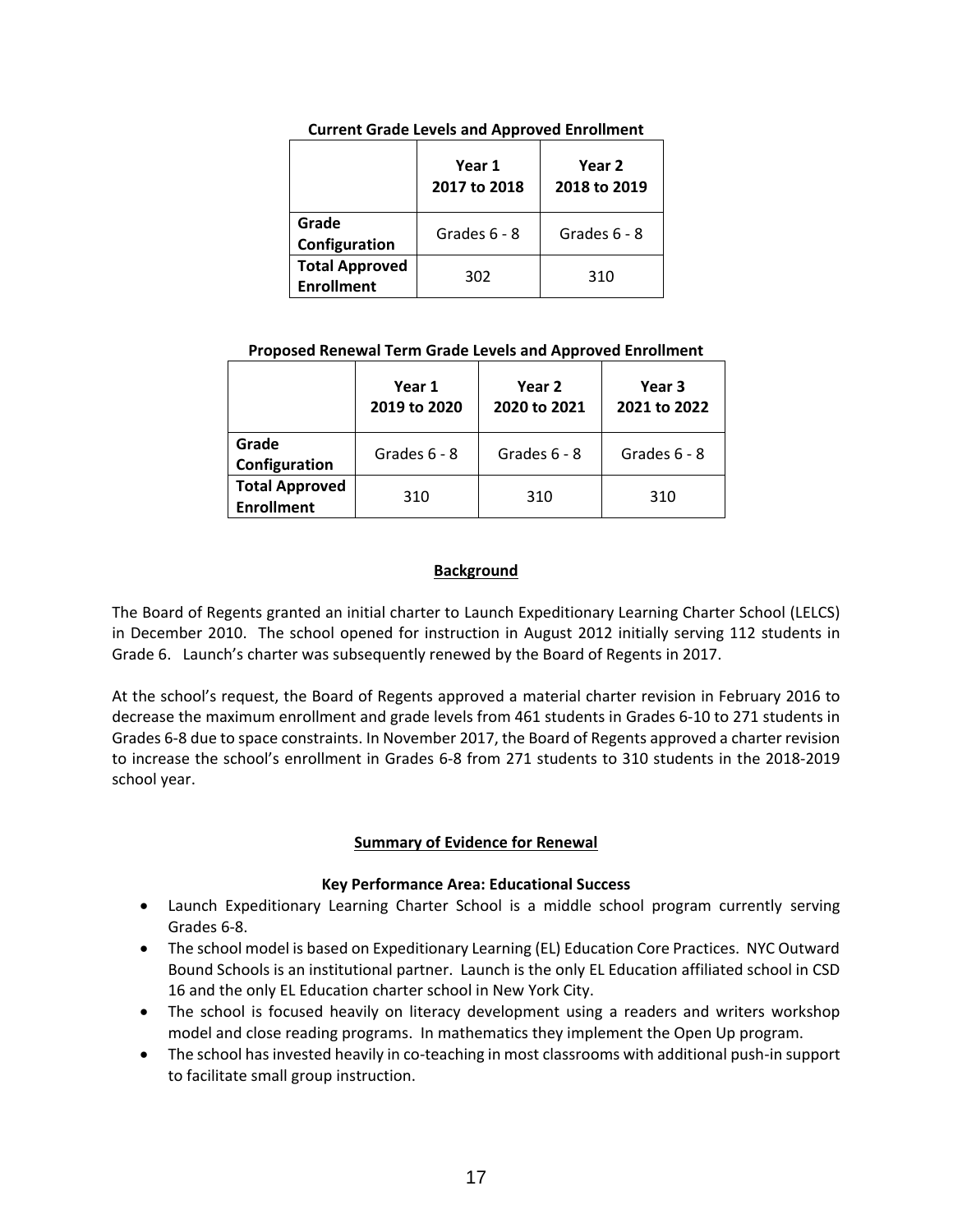- The school provides a daily period for the Crew advisory program for social emotional development.
- The school offers two self-contained, multi-grade special education classes as well as integrated co-teaching on every grade. The school also employs multiple counselors to provide mandated counseling as well as contracted services.
- The school has created a formal ELL/MLL teacher position who provides pull-out instruction and push-in support to ELL students. The individual hired is also a reading specialist.
- The school has a response to intervention (RTI) process in place to identify and serve at-risk students.
- Co-teaching in most classrooms provides frequent opportunities for targeted small group instruction. A student support team (SST), which includes support staff and teacher representative from each grade, was formed last year to review data, identify students in need, coordinate IEP development with the district, and organize services and interventions.
- The school offers a wide range of services for students with disabilities, including two multi-grade, self-contained classrooms as well as integrated co-teaching (ICT) classrooms on every grade.
- The school uses a co-teaching model to differentiate classroom instruction and co-teachers and grade teams are provided with professional development, time and support to collaboratively plan instruction.

## **Student Performance – Middle School Outcomes**

See Tables 1 and 2 below regarding 3-8 math and ELA exam aggregate and subgroup student performance compared to the district and State average which serve as two of the many indicators in Benchmark One of the Charter School Performance Framework. Tables 3 and 4 are similar showing grade level proficiency across grade levels.

| Scribbi, District & State Lever Aggregates |                                          |                                    |                            |            |                 |                                               |                                    |                                      |            |                 |
|--------------------------------------------|------------------------------------------|------------------------------------|----------------------------|------------|-----------------|-----------------------------------------------|------------------------------------|--------------------------------------|------------|-----------------|
|                                            |                                          |                                    | <b>ELA</b>                 |            |                 | Math                                          |                                    |                                      |            |                 |
|                                            | Expeditionary<br>უ<br>Launch<br>Learning | $\frac{9}{2}$<br>CSD<br><b>NAC</b> | Ο,<br>District<br>Variance | <b>NYS</b> | Variance to NYS | Expeditionary<br>უ<br>ე<br>Launch<br>Learning | $\frac{9}{2}$<br>CSD<br><b>NYC</b> | $\mathsf{c}$<br>District<br>Variance | <b>NYS</b> | Variance to NYS |
| 2016-2017                                  | 25%                                      | 20%                                | $+5$                       | 40%        | $-15$           | 16%                                           | 9%                                 | $+7$                                 | 34%        | $-18$           |
| 2017-2018                                  | 39%                                      | 24%                                | $+15$                      | 46%        | $-7$            | 28%                                           | 13%                                | $+15$                                | 40%        | $-12$           |

## **Table 1: Elementary/Middle School Assessment Proficiency Outcomes for All Students: School, District & State Level Aggregates**

*NOTE:*

*(1) Data in the table above represents all students tested who scored proficiently (level 3 or above) on each state assessment.*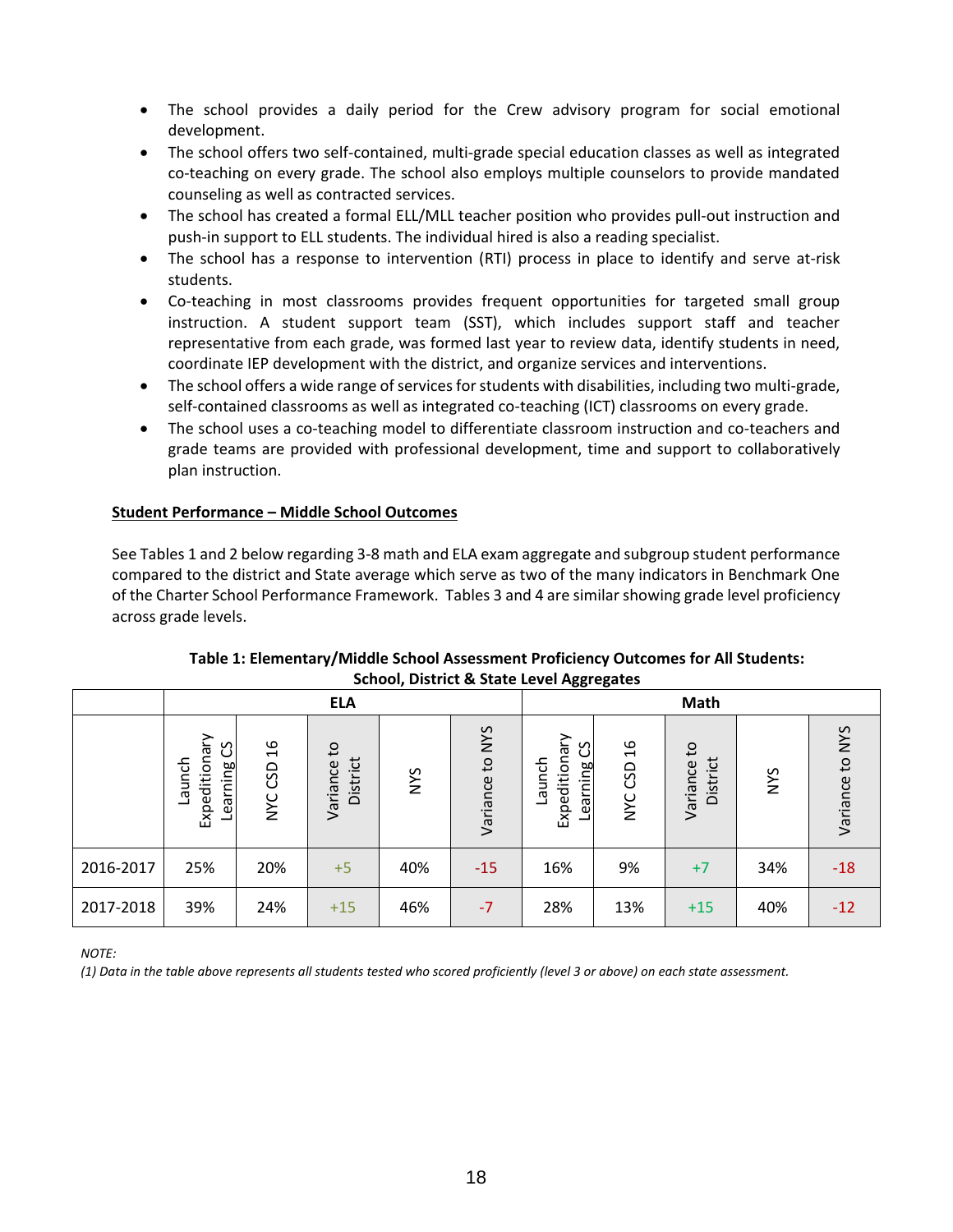| Subject         | <b>School Year</b> | <b>Students with</b><br><b>Disabilities</b><br>(Variance to the district<br>of location) | ELL/MLL<br>(Variance to the<br>district of location) | <b>Economically</b><br><b>Disadvantaged</b><br>(Variance to the district of<br>location) |
|-----------------|--------------------|------------------------------------------------------------------------------------------|------------------------------------------------------|------------------------------------------------------------------------------------------|
|                 | 2016-2017          | $8\%$ $(+1)$                                                                             | $0\%$ (-4)                                           | 23%<br>$(+4)$                                                                            |
| 马               | 2017-2018          | $16\%$ (+7)                                                                              | $15\%$ (+5)                                          | 39%<br>$(+15)$                                                                           |
|                 | 2016-2017          | $5\%$ (0)                                                                                | 0%<br>$(-4)$                                         | 17%<br>$(+8)$                                                                            |
| Mathem<br>atics | 2017-2018          | 14%<br>$(+7)$                                                                            | 0%<br>$(-14)$                                        | 28%<br>$(+16)$                                                                           |

## **Table 2: Elementary/Middle School Assessment Proficiency Outcomes by Subgroup**

*NOTES:*

*(1) Data in the table above represents tested students in respective subgroups who scored proficiently (level 3 or above) on each state assessment.* (2) For the students with disabilities and the ELL/MLL subgroups, both current and former members of the subgroups have been combined.

*(3) In some cases, student subgroups still did not have enough tested students to form a representative sample (<5 students). For these subgroups testing data was withheld.*

| Table 3: Grade Level Proficiency for All Students: ELA |                                            |                                           |                                                                                                                         |                                         |                                   |                                                                    |  |  |
|--------------------------------------------------------|--------------------------------------------|-------------------------------------------|-------------------------------------------------------------------------------------------------------------------------|-----------------------------------------|-----------------------------------|--------------------------------------------------------------------|--|--|
|                                                        |                                            | SY 2016-2017                              |                                                                                                                         | SY 2017-2018                            |                                   |                                                                    |  |  |
|                                                        | უ<br>Expeditionar<br>Launch<br>arning<br>ق | $\frac{9}{2}$<br>CSD<br><b>NVS</b><br>VNC | $\mathsf{c}$<br>$\circ$<br>$\overline{\phantom{0}}$<br>$\mathbb U$<br>Varianc<br><b>SAN</b><br><b>GSD</b><br><b>NAC</b> | უ<br>Expeditionar<br>Launch<br>Learning | $\frac{9}{2}$<br>GSD<br>SAIN<br>ž | °4<br>$\frac{9}{2}$<br>Variance<br>CSD<br><b>NYS</b><br><b>SAN</b> |  |  |
| Grade 6                                                | 17%                                        | 32%<br>13%                                | $-15$<br>$+4$                                                                                                           | 41%                                     | 49%<br>23%                        | -8<br>$+18$                                                        |  |  |
| Grade 7                                                | 29%                                        | 42%<br>20%                                | $-13$<br>$+9$                                                                                                           | 29%                                     | 21%<br>40%                        | $+8$<br>-11                                                        |  |  |
| Grade 8                                                | 28%                                        | 28%<br>46%                                | $-18$<br>0                                                                                                              | 49%                                     | 28%<br>48%                        | $+21$<br>$+1$                                                      |  |  |

## **Table 4: Grade Level Proficiency for All Students: Mathematics**

|         |                                          | SY 2016-2017                |                                                               |                                          | SY 2017-2018          |                                                                      |  |
|---------|------------------------------------------|-----------------------------|---------------------------------------------------------------|------------------------------------------|-----------------------|----------------------------------------------------------------------|--|
|         | Expeditionary<br>უ<br>Learning<br>Launch | 16/NYS<br>GSD<br><b>NAC</b> | / NYS<br>S,<br>Variance<br>$\frac{6}{5}$<br>CSD<br><b>NAC</b> | Expeditionary<br>უ<br>Learning<br>Launch | NYS<br>16/<br>NYC CSD | / NYS<br>$\mathsf{c}_1$<br>Variance<br>16<br>GSD<br>$\sum_{i=1}^{n}$ |  |
| Grade 6 | 20%                                      | 8%<br>40%                   | $-20$<br>$+12$                                                | 36%                                      | 13%<br>44%            | $-8$<br>$+23$                                                        |  |
| Grade 7 | 21%                                      | 38%<br>10%                  | $-17$<br>$+11$                                                | 25%                                      | 12%<br>41%            | $-16$<br>$+13$                                                       |  |
| Grade 8 | 7%                                       | 22%<br>9%                   | $-2$<br>$-15$                                                 | 26%                                      | 30%<br>16%            | $+10$<br>$-4$                                                        |  |

According to the 2017-2018 school year ESEA accountability designations, the school is a Focus School.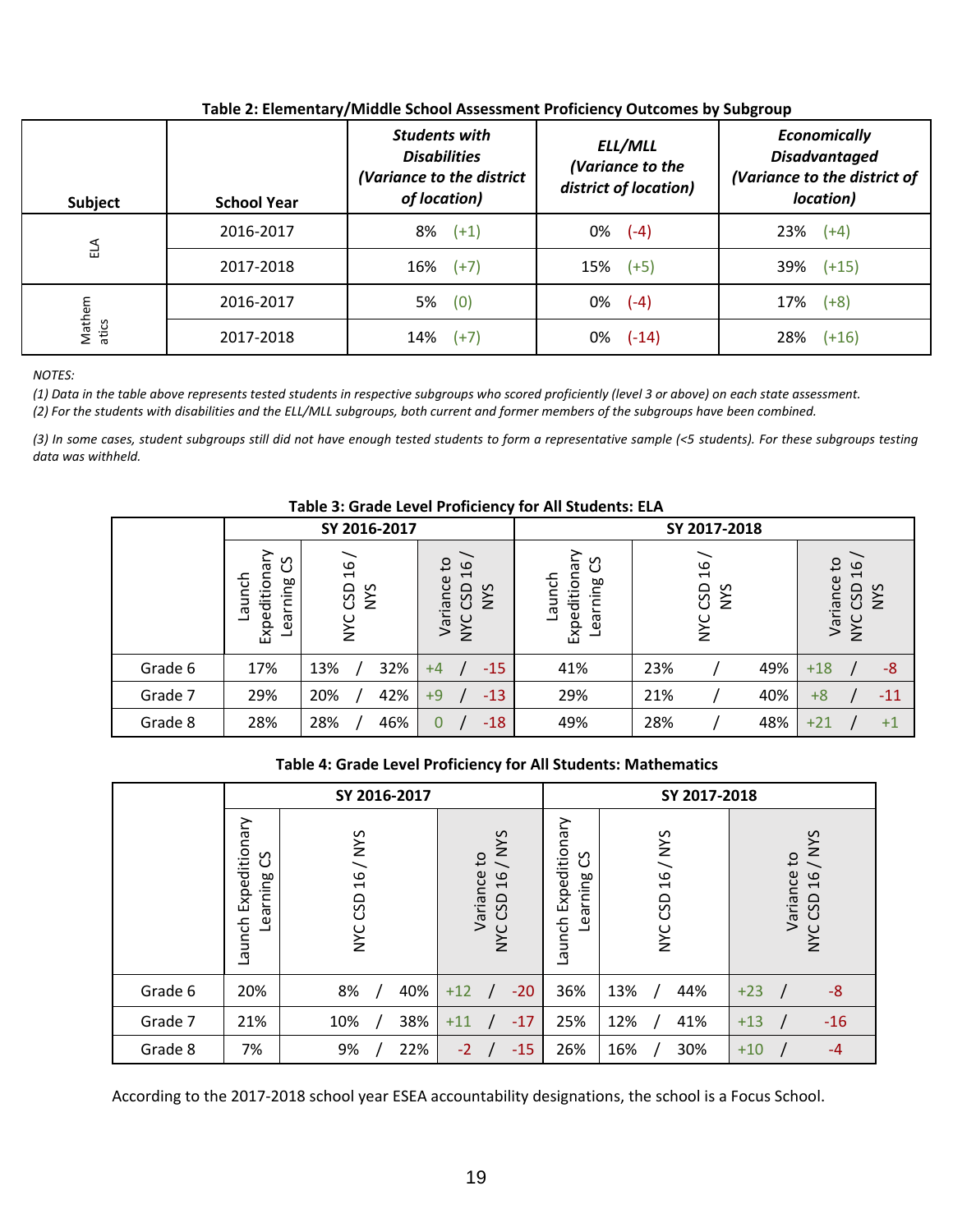#### **Key Performance Area: Organizational Viability**

Financial Condition and Financial Management

Launch Expeditionary Learning Charter School appears to be in good financial condition as evidenced by performance on key indicators derived from the school's independently audited financial statements.

The Charter School Office reviews the financial performance and management of charter schools using quantitative and qualitative methods. Near‐term indicators, such as the current ratio and unrestricted days cash, are measures of liquidity and of the charter school's capacity to maintain operations. Long‐ term indicators, such as total margin and debt‐to asset ratio, are measures of the charter school's capacity to remain viable and to meet financial obligations.<sup>4</sup>

A *composite score* is an overall measure of financial health calculated by the Department's Office of Audit Services. This score is based on a weighting of primary reserves, equity, and net income. A charter school with a score between 1.5 and 3.0 is considered to be in strong financial health. Launch Expeditionary Learning Charter School's 2016-17 composite score is 3.0.

| $2019 - 2010$ to $2010 - 201$ |                        |  |  |  |  |
|-------------------------------|------------------------|--|--|--|--|
| Year                          | <b>Composite Score</b> |  |  |  |  |
| 2015-2016                     | 2.5                    |  |  |  |  |
| 2016-2017                     | 3.O                    |  |  |  |  |

#### **Launch Expeditionary Learning Charter School's Composite Scores 2015-2016 to 2016-2017**

Source: NYSED Office of Audit Services

## Financial Management

 $\overline{a}$ 

The Charter School Office reviewed Launch Expeditionary Learning Charter School's 2016-17 audited financial statements to determine whether the independent auditor observed sufficient internal controls over financial reporting. The auditor did not identify any deficiencies in internal controls that could be considered material weaknesses.

## **Key Performance Area: Faithfulness to the Charter and Law**

Enrollment, Recruitment and Retention

The school is strongly working towards meeting the enrollment plan outlined it its charter and its enrollment and retention targets for students with disabilities, ELL/MLL students, and students who are eligible applicants for the free and reduced priced lunch program.

Last spring the school had 635 applications for 150 seats. The chart below indicates that 95 percent of the school's students were economically disadvantaged, 27 percent were students with disabilities, and 4 percent were English language learners. The school has a greater percentage of economically

<sup>&</sup>lt;sup>4</sup>These rigorous indicators of fiscal soundness are aligned with those recommended by the National Association of Charter School Authorizers.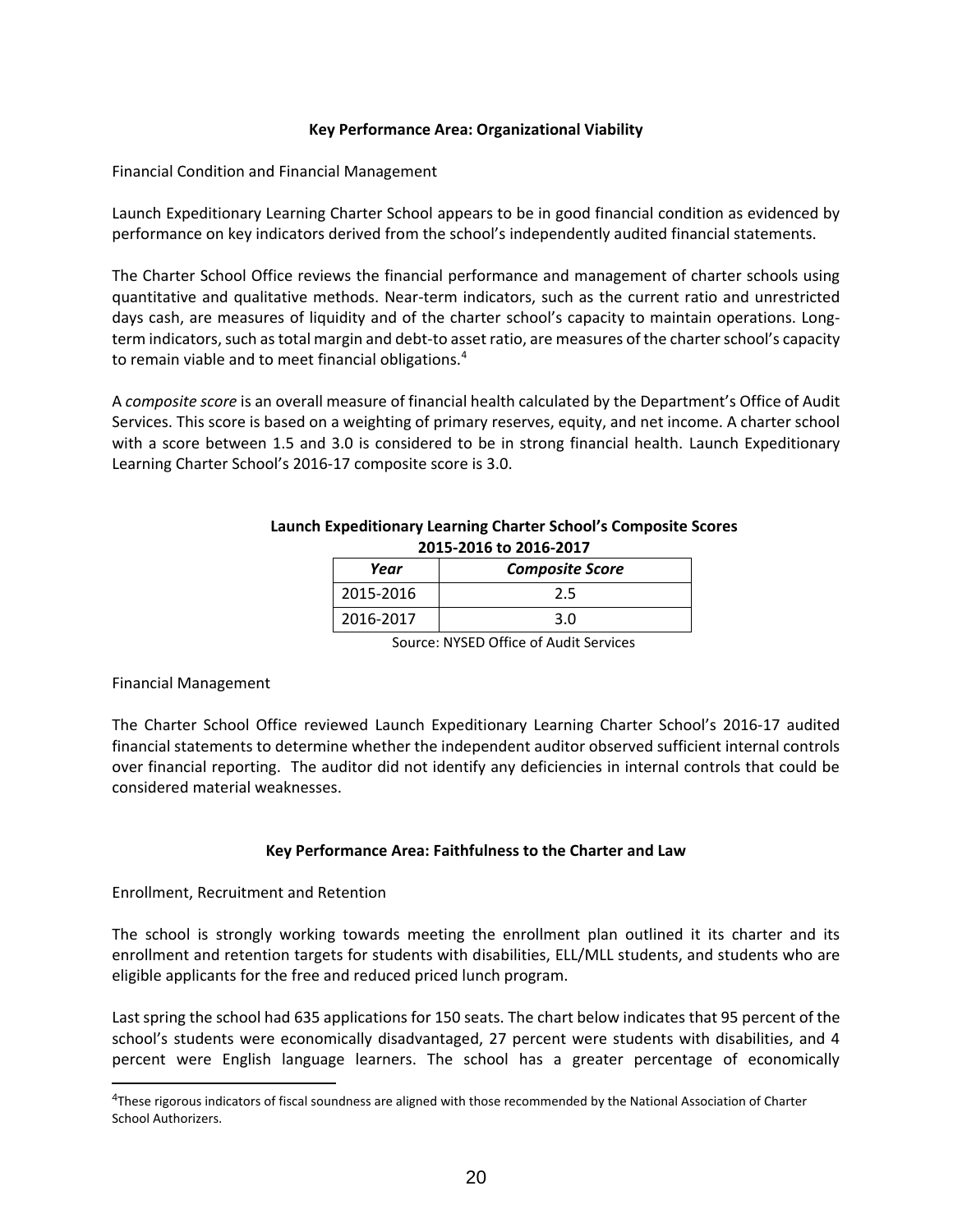disadvantaged students than the district, and a comparable percentage of students with disabilities and English language learners.

Launch is making good faith efforts to recruit, serve, and retain at-risk students.<sup>5</sup> Efforts to recruit and retain students include:

- Building positive relationships with district elementary schools;
- Attending a broad range of middle school recruitment fairs;

 $\overline{a}$ 

- Outreach to local housing developments with translated flyers;
- Broad direct mailing of information about the school in various languages spoken in the community;
- Clear outreach emphasizing school programing to support students with disabilities and ELL/MLL students; and
- Building partnerships with community youth organizations serving all students.

<sup>&</sup>lt;sup>5</sup> Education Law §2854(2)(a) requires that schools demonstrate good faith efforts to attract and retain a comparable or greater enrollment of students with disabilities, FRPL eligible students and English language learners when compared to the enrollment figures for such students in the school district in which the charter is located. SUNY and the Regents were charged with setting specific enrollment and retention targets for each charter school, and have done so. Education Law §2852(9-a)(b)(i). All charter schools that were initially chartered after August 2010 or renewed after January 1, 2011, are expected to meet or exceed the enrollment and retention targets set by the Regents and SUNY. When submitting an application for renewal of the charter, schools are required to provide information detailing the means by which they will meet the enrollment and retention targets (Education Law §2851(4)(e)), and this information is considered by the Regents in the review of the school's performance over the charter term. A school's plan to change its enrollment practices, whether by weighting the lottery or preferencing, may also be considered when determining whether the school will meet the targets in the upcoming charter term. A school's repeated failure to meet or exceed its enrollment and retention targets, when combined with a failure to show that extensive efforts to meet the targets have been made, may be cause for termination or revocation of the charter pursuant to section Education Law §2855(1)(e).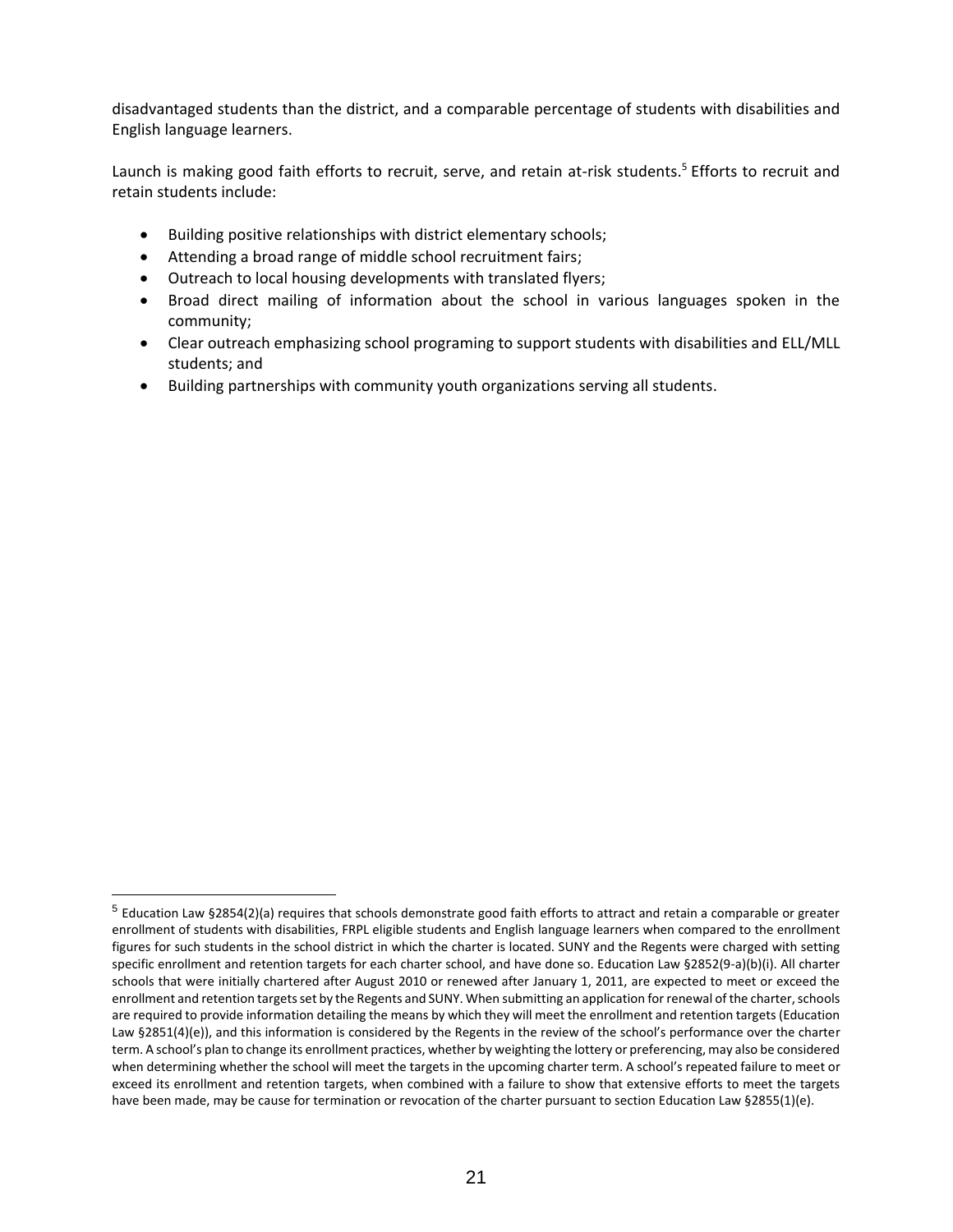| Table 5: Student Demographics -                                 |  |
|-----------------------------------------------------------------|--|
| Launch Expeditionary Learning Charter School Compared to CSD 16 |  |

|                                      | 2016-2017                                             |            |          | 2017-2018                                          |                   |          |
|--------------------------------------|-------------------------------------------------------|------------|----------|----------------------------------------------------|-------------------|----------|
|                                      | Expeditionary<br>Learning Charter<br>School<br>Launch | NYC CSD 16 | Variance | Launch Expeditionary<br>Learning Charter<br>School | 16<br>CSD<br>NYC. | Variance |
| Students with<br><b>Disabilities</b> | 28%                                                   | 33%        | $-5$     | 27%                                                | 34%               | $-7$     |
| ELL/MLL                              | 5%                                                    | 9%         | $-4$     | 4%                                                 | 8%                | $-4$     |
| Economically<br>Disadvantaged        | 88%                                                   | 90%        | $-2$     | 95%                                                | 91%               | $+4$     |

*NOTES:* 

*(1) Data in the table above represents a comparison between those grades served in the charter school to only those same grades in the district.*

*(2) For the students with disabilities and the ELL/MLL subgroups, both current and former members of the subgroups have been combined.*

## **Student Retention**

According to NYSED data, in the 2017-2018 school year, 91% of students were retained in Launch Expeditionary Learning Charter School compared with 88% in the district of location.

## **Legal Compliance**

Launch Expeditionary Learning Charter School operates in accordance with applicable law, regulations, rules and other policies, including the terms of its charter, its by-laws and other school-specific policies. It is also in compliance with federally mandated disciplinary procedures for students with disabilities, and the Dignity for All Students Act. The board holds meetings in accordance with the Open Meetings Law.

## **Summary of Public Comment**

The required public hearing was held by the New York City Department of Education on October 9, 2018. Ten people attended, and seven spoke. All seven speakers were in favor of the renewal and revision and there was no opposition at the hearing. A representative of the school's parent association submitted over 200 hand-written petition signatures in favor of the renewal and revision to expand to serve elementary school grades. The Charter School Office received 16 letters of support from political and community groups.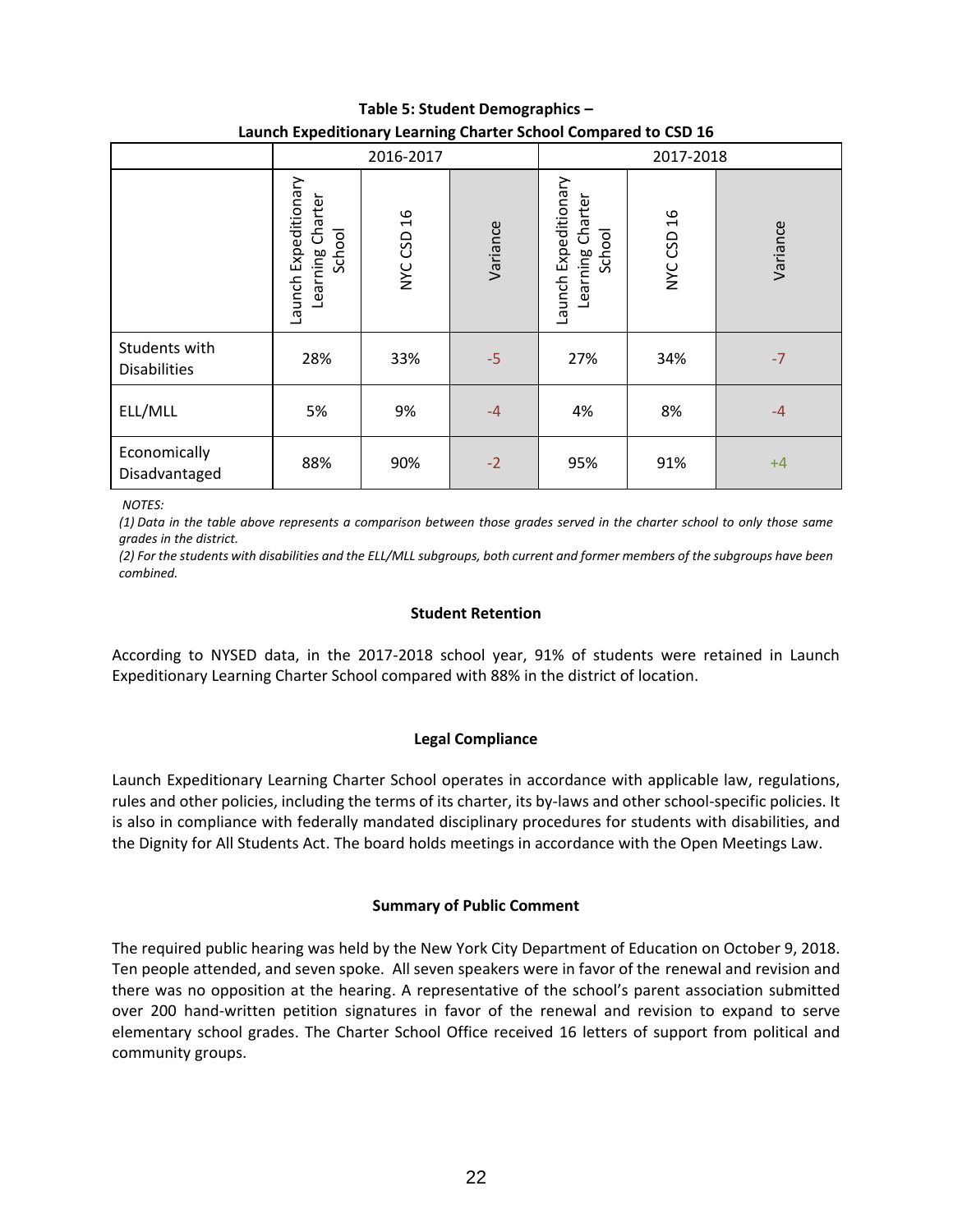## **Mott Hall Charter School**

In accordance with Education Law, Article 56, Sections 2851(4) and 2852(2), Commissioners Regulation 119.7, and the Board of Regents Charter School Renewal Policy, the New York State Education Department recommends a short-term renewal for a period of three years for Mott Hall Charter School. The charter term would begin on July 1, 2019 and expire on June 30, 2022. In November 2017, the school was required by NYSED to provide a Corrective Action Plan (CAP) establishing strategies and measurable outcomes to improve student performance in ELA and mathematics performance. The school continues to implement improvement strategies, which has resulted in improved student performance for all students evidenced by state performance data.

Mott Hall Charter School is implementing the mission, key design elements, education program and organizational plan set forth in the charter.

| <b>Name of Charter School</b>                    | Mott Hall Charter School                           |
|--------------------------------------------------|----------------------------------------------------|
| <b>Board Chair</b>                               | Natalie Thompson                                   |
| <b>District of location</b>                      | NYC CSD 9                                          |
| <b>Opening Date</b>                              | <b>Fall 2012</b>                                   |
| <b>Charter Terms</b>                             | Initial charter term: July 1, 2012 - June 30, 2017 |
|                                                  | First renewal term: July 1, 2017 - June 30, 2019   |
| <b>Current Term Authorized Grades/ Approved</b>  | Grades 6-8/280 students                            |
| <b>Enrollment</b>                                |                                                    |
| Proposed Renewal Term Authorized Grades/         | Grades 6-8/280 students                            |
| <b>Proposed Approved Enrollment</b>              |                                                    |
| <b>Comprehensive Management Service Provider</b> | None                                               |
| <b>Facilities</b>                                | 1260 Franklin Avenue, Bronx - Public Space         |
|                                                  | The mission of the Mott Hall Charter School is to  |
|                                                  | prepare our scholars in mind, body, and character  |
| <b>Mission Statement</b>                         | to succeed in top high schools, colleges, and      |
|                                                  | careers by becoming inquisitive, open-minded,      |
|                                                  | and compassionate citizens of the world.           |
|                                                  | . 21st Century Teaching and Learning Model         |
|                                                  | • Proficiency                                      |
| <b>Key Design Elements</b>                       | • Special Population Support                       |
|                                                  | • College and Career Readiness Program             |
|                                                  | • Social and Emotional Health Programming          |
| <b>Requested Revisions</b>                       | None                                               |

#### **Charter School Summary**

Mott Hall Charter School was previously granted a short-term, two-year, renewal by the Board of Regents and is in the school's seventh year of operation. The School's educational program is guided by the International Baccalaureate (IB) Middle Years Programme (MYP). The School is currently a Candidate School and is working towards full IB World School accreditation.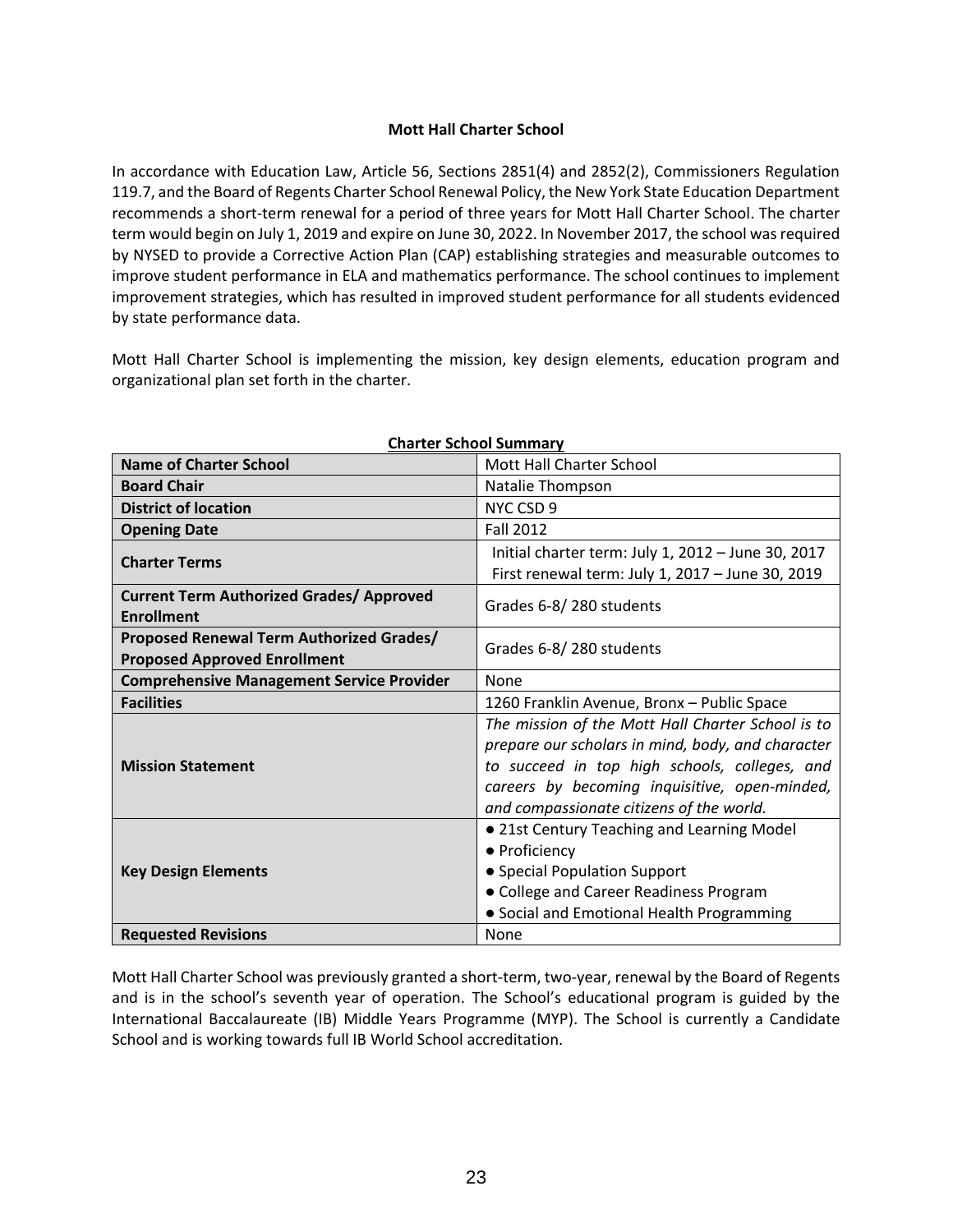|                                            | Year 1<br>2017 to 2018 | Year 2<br>2018 to 2019 |
|--------------------------------------------|------------------------|------------------------|
| Grade<br>Configuration                     | Grades 6 - 8           | Grades $6 - 8$         |
| <b>Total Approved</b><br><b>Enrollment</b> | 280                    | 280                    |

#### **Current Grade Levels and Approved Enrollment**

#### **Proposed Renewal Term Grade Levels and Approved Enrollment**

|                                            | Year 1<br>2019 to 2020 | Year 2<br>2020 to 2021 | Year 3<br>2021 to 2022 |
|--------------------------------------------|------------------------|------------------------|------------------------|
| Grade<br>Configuration                     | Grades $6 - 8$         | Grades $6 - 8$         | Grades $6 - 8$         |
| <b>Total Approved</b><br><b>Enrollment</b> | 280                    | 280                    | 280                    |

## **Background**

The Board of Regents granted an initial charter to Mott Hall Charter School (MHCS) in December 2010. The school opened for instruction in August 2012 initially serving 107 students in sixth grade. Mott Hall Charter School's charter was subsequently renewed by the Board of Regents in December 2017.

The school submitted a material revision request to move from public space in NYC CSD 9 to a larger private facility in NYC CSD 7 in February 2016. This facility would have provided the school with additional needed space for their program. Their request was approved, but instead they opted to stay in the public space after they were given additional classrooms.

In April 2018, the Board of Regents approved a material revision request to decrease the maximum approved enrollment from 315 to 280 students; alter key design elements to more closely align with the goals of the school; and change the organizational structure of the school to consolidate administrative roles and drive resources directly supporting the school's instructional program.

## **Summary of Evidence for Renewal**

## **Key Performance Area: Educational Success**

- The School's educational program is guided by the International Baccalaureate (IB) Middle Years Programme (MYP).
- MHCS reports that its teacher-created curriculum is aligned to the New York State Learning Standards (NYSLS) and the IB MYP. The school uses EngageNY and Teachers College Reading and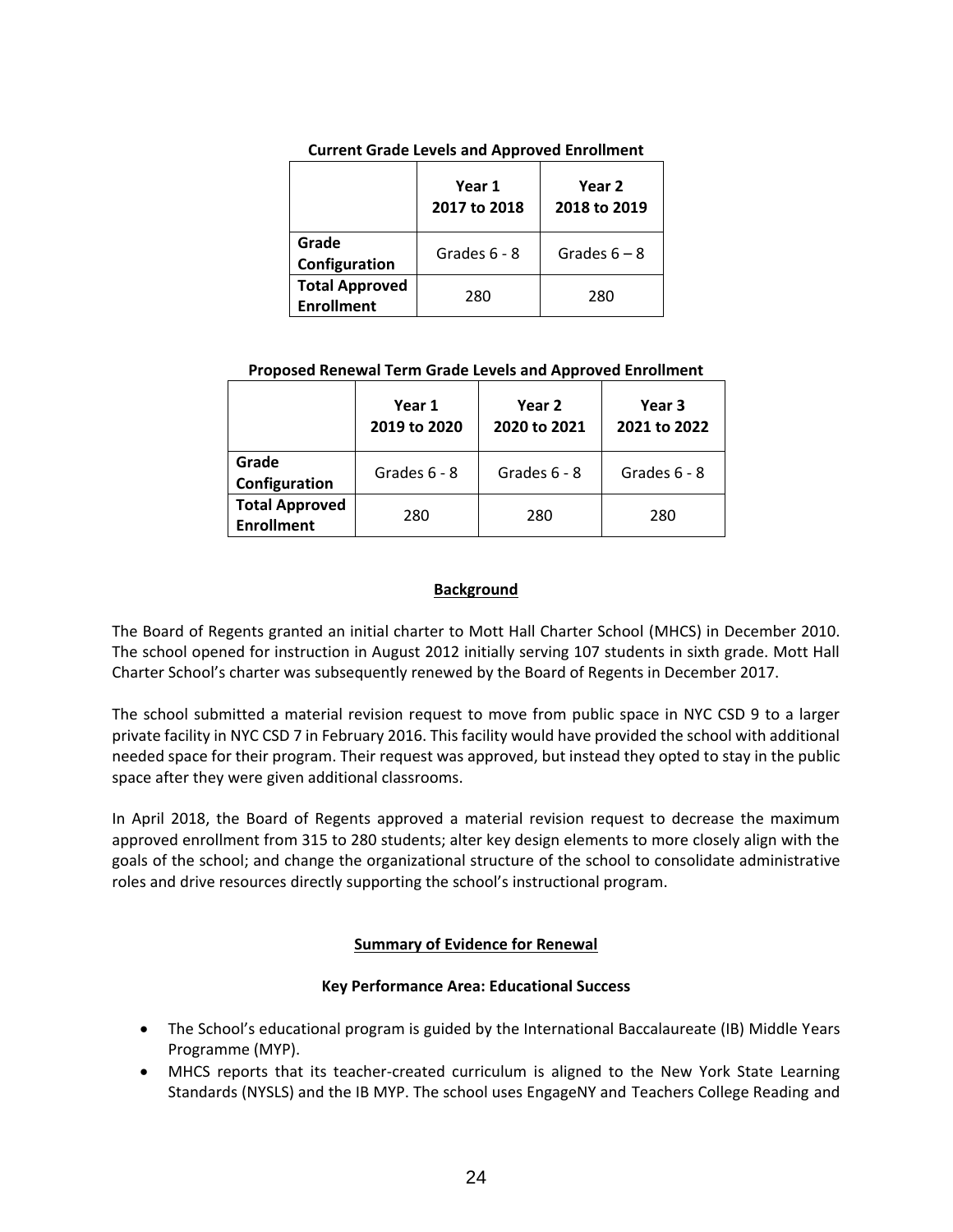Writing Workshop as supporting materials in English language arts (ELA) classrooms; and GO Math as supporting materials for math instruction.

- Differentiation observed during classroom visits included small group instruction informed by reading levels and using respectively leveled texts, visual tools, graphic organizers, and assignments given in both English and Spanish.
- In their lesson plans, teachers are expected to provide for differentiation for general education, special education, and ELL/MLL students.
- The IB MYP curriculum provides enrichment activities for students desiring an additional challenge as well as students needing additional academic supports.

#### . **Student Performance – Elementary/Middle School Outcomes**

See Tables 1 and 2 below regarding 3-8 math and ELA exam aggregate and subgroup student performance compared to the district and state average which serve as two of the many indicators in Benchmark One of the Charter School Performance Framework. Tables 3 and 4 are similar showing grade level proficiency across grade levels.

|               | <b>ELA</b>   |                               |                                      |            |                 |              | Math                   |                                      |            |                 |
|---------------|--------------|-------------------------------|--------------------------------------|------------|-----------------|--------------|------------------------|--------------------------------------|------------|-----------------|
|               | Mott Hall CS | $\sigma$<br>CSD<br><b>NYC</b> | $\mathsf{c}$<br>District<br>Variance | <b>NYS</b> | Variance to NYS | Mott Hall CS | ᡡ<br>GSD<br><b>NAC</b> | $\mathbf{c}$<br>District<br>Variance | <b>SAN</b> | Variance to NYS |
| 2015-<br>2016 | 16%          | 19%                           | $-3$                                 | 37%        | $-21$           | 17%          | 14%                    | $+3$                                 | 34%        | $-17$           |
| 2016-<br>2017 | 18%          | 22%                           | $-4$                                 | 40%        | $-22$           | 9%           | 15%                    | $-6$                                 | 34%        | $-25$           |
| 2017-<br>2018 | 37%          | 30%                           | $+7$                                 | 46%        | $-8$            | 29%          | 21%                    | $+8$                                 | 40%        | $-11$           |

## **Table 1: Elementary/Middle School Assessment Proficiency Outcomes for All Students: School, District & State Level Aggregates**

*NOTE:*

*(1) Data in the table above represents all students tested who scored proficiently (level 3 or above) on each state assessment*

Over the past three years the school has slightly underperformed the district of location in ELA. The school turned this around in 2017-18 with the school out-performing the district of location and narrowing the gap towards state proficiency levels. In mathematics, the school has out-performed the district of location three of the last four years and continues to narrow the gap towards state proficiency levels.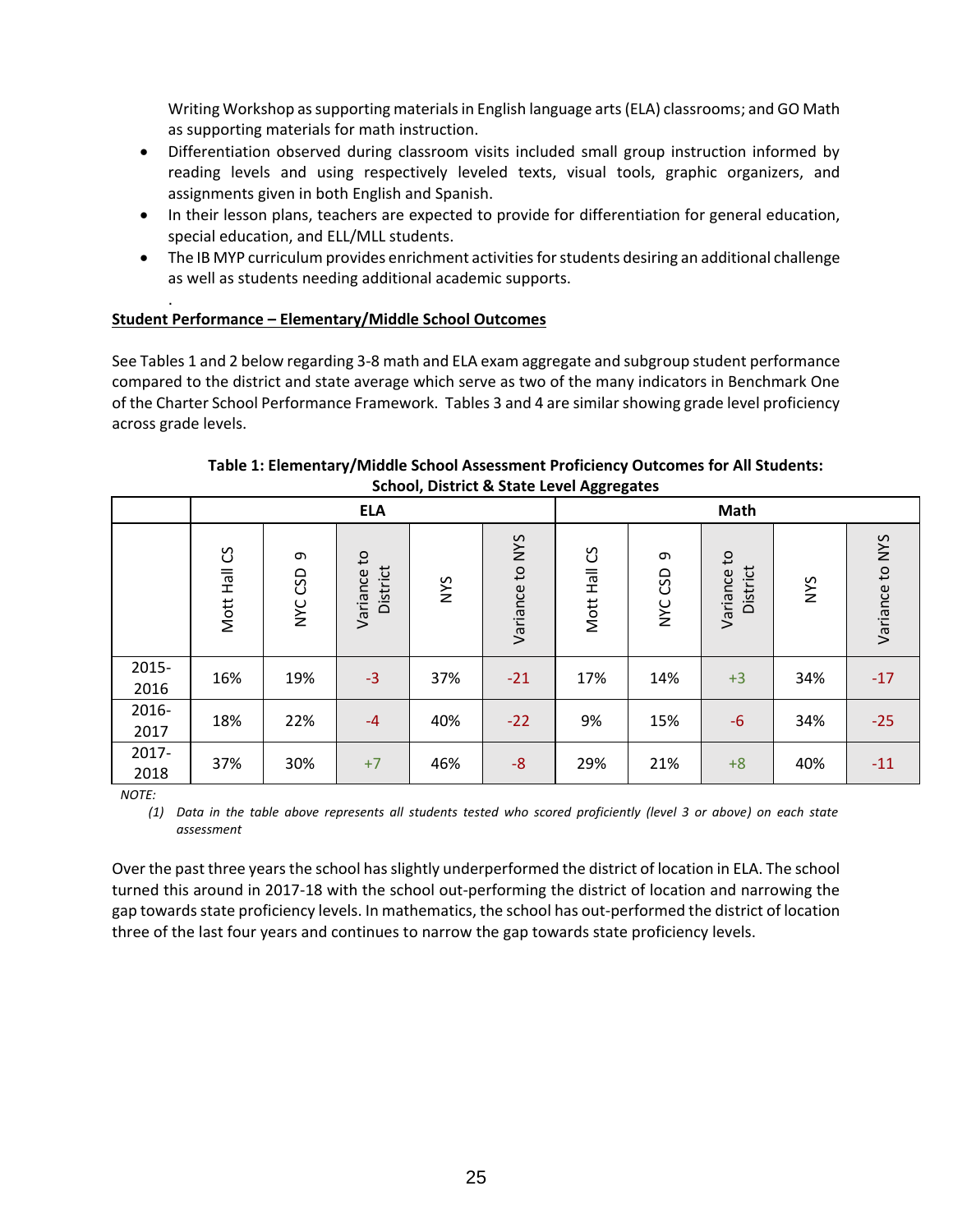| <b>Subject</b> | <b>School Year</b> | <b>Students with</b><br><b>Disabilities</b><br>(Variance to the<br>district of location) | ELL/MLL<br>(Variance to the<br>district of<br>location) | <b>Economically</b><br><b>Disadvantaged</b><br>(Variance to the<br>district of location) |
|----------------|--------------------|------------------------------------------------------------------------------------------|---------------------------------------------------------|------------------------------------------------------------------------------------------|
|                | 2014-2015          | $5\%$ $(+3)$                                                                             | $4\%$ $(+1)$                                            | $(-4)$<br>9%                                                                             |
| ELA            | 2015-2016          | $(-2)$<br>2%                                                                             | (0)<br>5%                                               | 15%<br>$(-5)$                                                                            |
|                | 2016-2017          | $6\%$ $(-1)$                                                                             | $7\%$ $(+2)$                                            | 18%<br>$(-4)$                                                                            |
|                | 2017-2018          | $(+8)$<br>19%                                                                            | $19\%$ (+5)                                             | $37\%$ $(+8)$                                                                            |
|                | 2014-2015          | 6%<br>$(+2)$                                                                             | $14\%$ $(+8)$                                           | 16%<br>$(+1)$                                                                            |
|                | 2015-2016          | $(-3)$<br>0%                                                                             | $13\%$ (+9)                                             | (0)<br>15%                                                                               |
| Mathematics    | 2016-2017          | $(-2)$<br>2%                                                                             | 8%<br>$(+3)$                                            | $(-6)$<br>9%                                                                             |
|                | 2017-2018          | 18%<br>$(+12)$                                                                           | 13%<br>$(+2)$                                           | 28%<br>$(+7)$                                                                            |

**Table 2: Elementary/Middle School Assessment Proficiency Outcomes for Special Populations**

*NOTES:*

*(1) Data in the table above represents tested students in respective subgroups who scored proficiently (level 3 or above) on each state assessment.*

*(2) For the students with disabilities and the ELL/MLL subgroups, both current and former members of the subgroups have been combined.*

*(3) In some cases, student subgroups still did not have enough tested students to form a representative sample (<5 students). For these subgroups testing data was withheld.*

|              |              | SY 2015-2016                                                                                                                    |                                     |              | SY 2016-2017    |                                                  | SY 2017-2018 |                           |                                 |
|--------------|--------------|---------------------------------------------------------------------------------------------------------------------------------|-------------------------------------|--------------|-----------------|--------------------------------------------------|--------------|---------------------------|---------------------------------|
|              | Mott Hall CS | NYC CSD 9 / NYS                                                                                                                 | G<br>GSD<br>Variance to NYC<br>VN/S | Mott Hall CS | NYC CSD 9 / NYS | $\sigma$<br><b>GSD</b><br>Variance to NYC<br>SAN | Mott Hall CS | CSD 9 / NYS<br><b>NYC</b> | G<br>Variance to NYC CSD<br>SAN |
| Grade 6      | 13%          | 34%<br>$16\%$ /                                                                                                                 | $-3$ / $-21$                        | 10%          | 32%<br>$14\%$ / | $-4$ / $-22$                                     | 46%          | $32\%$ /                  | $49\%$ +14 / -3                 |
| Grade 7      | 17%          | 36%<br>17% /                                                                                                                    | $0 / -19$                           | 15%          | 22% / 42%       | $-7$ / $-27$                                     | 24%          | $24\%$ /<br>40%           | $0/ -16$                        |
| Grade 8      | 21%          | 25% /<br>41%                                                                                                                    | $-4$ / $-20$                        | 33%          | 29% /<br>46%    | $+4$ / $-13$                                     | 43%          | $33\%$ /<br>48%           | $+10/ -5$                       |
| <b>NOTE:</b> |              | (1) Data in the table above represents all students tested who scored proficiently (level 3 or above) on each state assessment. |                                     |              |                 |                                                  |              |                           |                                 |

**Table 3: Grade Level Proficiency for All Students: ELA**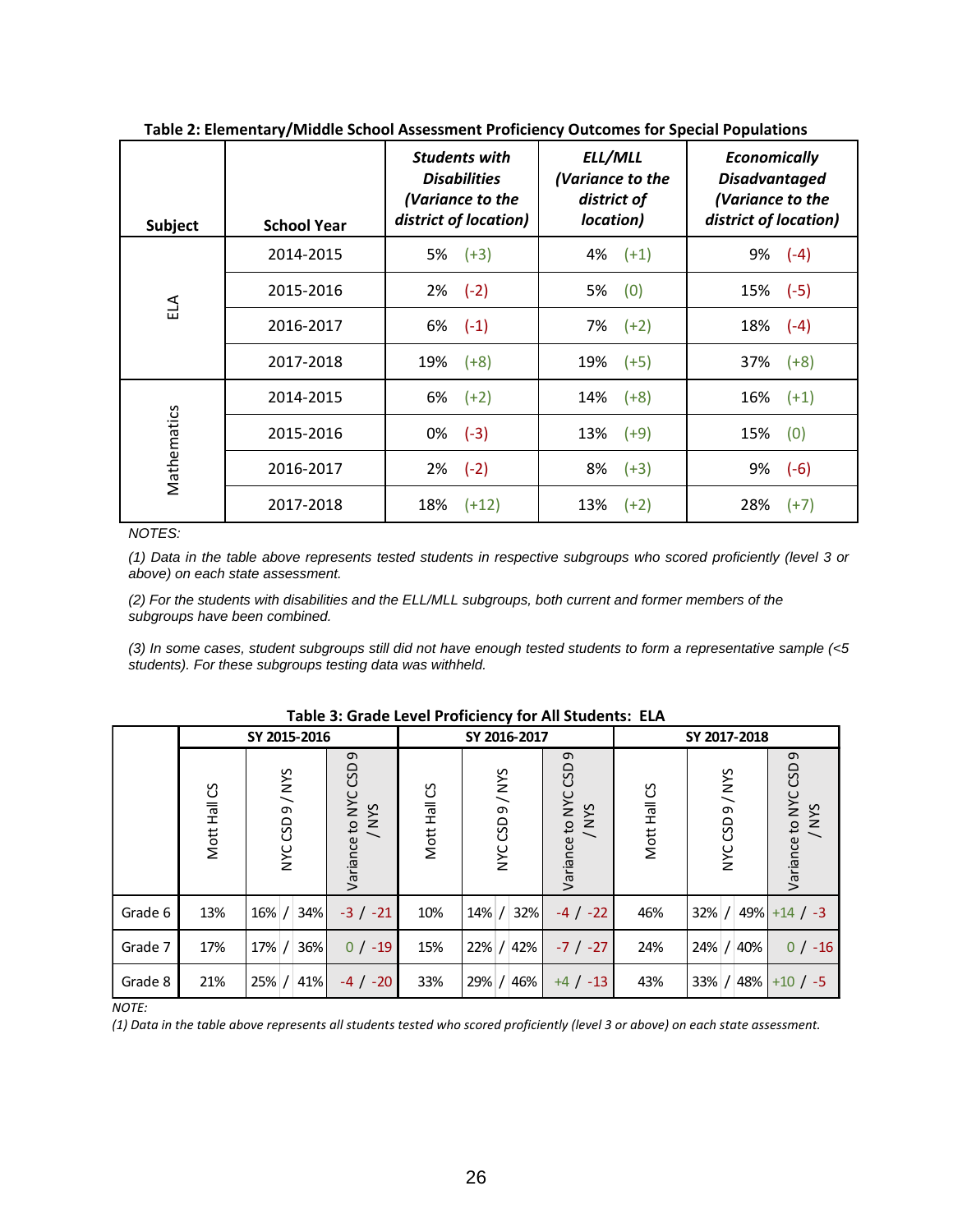|                                                                                                                                                                                                                                                                                                                                                                                                                                                                                                              | SY 2015-2016                                                                                                                                                |           |     |                                                                                                                                                                                           |              | SY 2016-2017 |     |                                   | SY 2017-2018 |                                |            |              |                                                                                                                                                                                                                                                                                                                                                              |
|--------------------------------------------------------------------------------------------------------------------------------------------------------------------------------------------------------------------------------------------------------------------------------------------------------------------------------------------------------------------------------------------------------------------------------------------------------------------------------------------------------------|-------------------------------------------------------------------------------------------------------------------------------------------------------------|-----------|-----|-------------------------------------------------------------------------------------------------------------------------------------------------------------------------------------------|--------------|--------------|-----|-----------------------------------|--------------|--------------------------------|------------|--------------|--------------------------------------------------------------------------------------------------------------------------------------------------------------------------------------------------------------------------------------------------------------------------------------------------------------------------------------------------------------|
|                                                                                                                                                                                                                                                                                                                                                                                                                                                                                                              | Mott Hall CS                                                                                                                                                | NYC CSD 9 | NYS | Variance to<br>NYC CSD 9<br>NYS                                                                                                                                                           | Mott Hall CS | NYC CSD 9    | NYS | NYC CSD 9<br>Variance to          | NYS          | Mott Hall CS                   | NYC CSD 9  | <b>NYS</b>   | Variance to<br>NYC CSD 9 /<br>NYS                                                                                                                                                                                                                                                                                                                            |
| Grade 6                                                                                                                                                                                                                                                                                                                                                                                                                                                                                                      | 9%                                                                                                                                                          | $16\%$ /  | 40% | $-7 / -31$                                                                                                                                                                                | 10%          | 15% /        | 40% | $-5$ / $-30$                      |              | 24%                            | $22\%$ /   | 44%          | $+2$ / $-20$                                                                                                                                                                                                                                                                                                                                                 |
| Grade 7                                                                                                                                                                                                                                                                                                                                                                                                                                                                                                      | 20%                                                                                                                                                         | 14% / 36% |     | $+6$ / $-16$                                                                                                                                                                              | 10%          | $16\%$ /     | 38% | $-6$ / $-28$                      |              | 30%                            | 20% /      | 41%          | $+10/ -11$                                                                                                                                                                                                                                                                                                                                                   |
| Grade 8                                                                                                                                                                                                                                                                                                                                                                                                                                                                                                      | 26%                                                                                                                                                         |           |     | $13\%$ / 24% + 13 / + 2                                                                                                                                                                   | 8%           | $14\%$ /     | 22% | $-6$ / $-14$                      |              | 31%                            |            | $21\%$ / 30% | $+10/11$                                                                                                                                                                                                                                                                                                                                                     |
| <b>NOTE:</b>                                                                                                                                                                                                                                                                                                                                                                                                                                                                                                 |                                                                                                                                                             |           |     | (1) Data in the table above represents all students tested who scored proficiently (level 3 or above) on each state assessment.<br>Table 5: 2017-2018 Annual Regents Outcomes by Subgroup |              |              |     |                                   |              |                                |            |              |                                                                                                                                                                                                                                                                                                                                                              |
|                                                                                                                                                                                                                                                                                                                                                                                                                                                                                                              |                                                                                                                                                             |           |     |                                                                                                                                                                                           |              |              |     | Total<br>Charter<br><b>Tested</b> |              | Mott Hall<br>Charter<br>School | <b>NYS</b> |              | Variance<br>to NYS                                                                                                                                                                                                                                                                                                                                           |
|                                                                                                                                                                                                                                                                                                                                                                                                                                                                                                              | Living Environment                                                                                                                                          |           |     | <b>All Students</b>                                                                                                                                                                       |              |              |     | 10                                |              | 100%                           | 73%        |              | $+27$                                                                                                                                                                                                                                                                                                                                                        |
|                                                                                                                                                                                                                                                                                                                                                                                                                                                                                                              |                                                                                                                                                             |           |     | <b>Economically Disadvantaged</b>                                                                                                                                                         |              |              |     | 9                                 |              | 100%                           | 62%        |              | $+38$                                                                                                                                                                                                                                                                                                                                                        |
| (1)<br>(3)                                                                                                                                                                                                                                                                                                                                                                                                                                                                                                   | been combined.                                                                                                                                              |           |     | Regents Common Core Examinations (score of 65 or better).<br>students). For these subgroups the testing data was withheld.<br>Key Performance Area: Organizational Viability              |              |              |     |                                   |              |                                |            |              | Data in the table above represents students within their respective subgroups who passed the Annual Regents and<br>(2) For the students with disabilities and the ELL/MLL subgroups, both current and former members of the subgroups have<br>In some cases, student subgroups still did not have enough tested students to form a representative sample (<5 |
|                                                                                                                                                                                                                                                                                                                                                                                                                                                                                                              |                                                                                                                                                             |           |     | <b>Financial Condition and Financial Management</b>                                                                                                                                       |              |              |     |                                   |              |                                |            |              |                                                                                                                                                                                                                                                                                                                                                              |
|                                                                                                                                                                                                                                                                                                                                                                                                                                                                                                              |                                                                                                                                                             |           |     | indicators derived from the school's independently audited financial statements.                                                                                                          |              |              |     |                                   |              |                                |            |              | Mott Hall Charter School appears to be in sound financial condition as evidenced by performance on key                                                                                                                                                                                                                                                       |
| The Charter School Office reviews the financial performance and management of charter schools using<br>quantitative and qualitative methods. Near-term indicators, such as the current ratio and unrestricted<br>days cash, are measures of liquidity and of the charter school's capacity to maintain operations. Long-<br>term indicators, such as total margin and debt-to asset ratio, are measures of the charter school's capacity<br>to remain viable and to meet financial obligations. <sup>6</sup> |                                                                                                                                                             |           |     |                                                                                                                                                                                           |              |              |     |                                   |              |                                |            |              |                                                                                                                                                                                                                                                                                                                                                              |
|                                                                                                                                                                                                                                                                                                                                                                                                                                                                                                              | <sup>6</sup> These rigorous indicators of fiscal soundness are aligned with those recommended by the National Association of Charter<br>School Authorizers. |           |     |                                                                                                                                                                                           |              |              |     |                                   |              |                                |            |              |                                                                                                                                                                                                                                                                                                                                                              |

**Table 4: Grade Level Proficiency for All Students: Mathematics**

|                    |                            | Total<br>Charter<br><b>Tested</b> | Mott Hall<br>Charter<br>School | <b>NYS</b> | Variance<br>to NYS |
|--------------------|----------------------------|-----------------------------------|--------------------------------|------------|--------------------|
|                    | <b>All Students</b>        | 10                                | 100%                           | 73%        | $+27$              |
| Living Environment | Economically Disadvantaged | 9                                 | 100%                           | 62%        | $+38$              |

|  | Table 5: 2017-2018 Annual Regents Outcomes by Subgroup |  |  |  |  |  |
|--|--------------------------------------------------------|--|--|--|--|--|
|--|--------------------------------------------------------|--|--|--|--|--|

## **Key Performance Area: Organizational Viability**

 $6$  These rigorous indicators of fiscal soundness are aligned with those recommended by the National Association of Charter School Authorizers.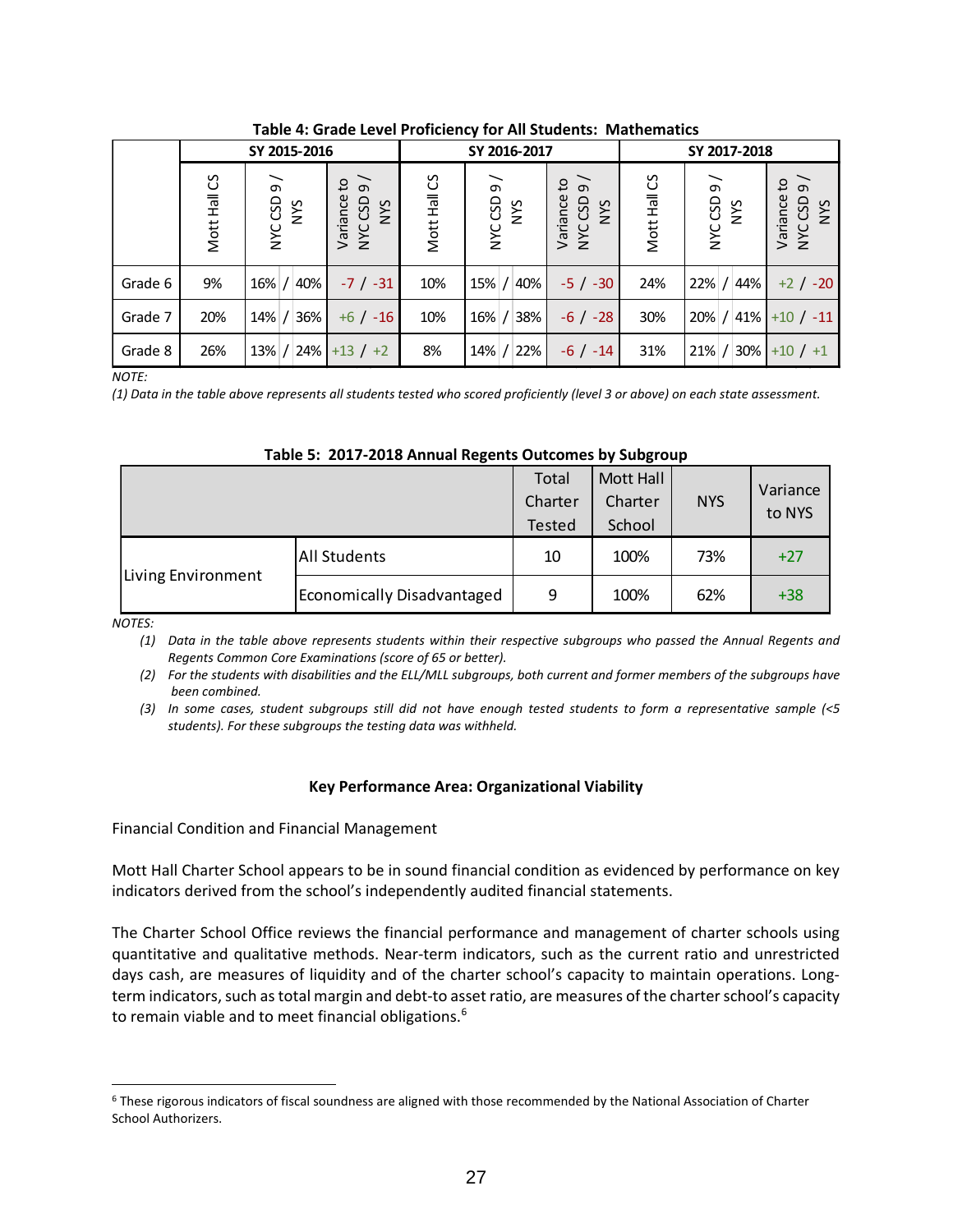A *composite score* is an overall measure of financial health calculated by the Department's Office of Audit Services. This score is based on a weighting of primary reserves, equity, and net income. A charter school with a score between 1.5 and 3.0 is considered to be in strong financial health. Mott Hall Charter School's composite score for 2016-2017 is 3.0. The table below shows the school's composite scores from 2014- 2015 to 2016-2017.

|           | <b>2014-2015 to 2016-2017</b> |  |  |  |  |  |  |
|-----------|-------------------------------|--|--|--|--|--|--|
| Year      | <b>Composite Score</b>        |  |  |  |  |  |  |
| 2014-2015 | 2.2                           |  |  |  |  |  |  |
| 2015-2016 | 2.5                           |  |  |  |  |  |  |
| 2016-2017 | 3.0                           |  |  |  |  |  |  |

## **Table 6: Mott Hall Charter School's Composite Scores 2014-2015 to 2016-2017**

*Source: NYSED Office of Audit Services*

## Financial Management

 $\overline{a}$ 

The Charter School Office reviewed Mott Hall Charter School's 2016-2017 audited financial statements to determine whether the independent auditor observed sufficient internal controls over financial reporting. The auditor did not identify any deficiencies in internal controls that could be considered material weaknesses.

## **Key Performance Area: Faithfulness to the Charter and Law**

Enrollment, Recruitment and Retention

- MHCS' economically disadvantaged student population remained greater than the district of location; and increased 4% from the 2016-2017 to the 2017-2018 school year.
- Although MHCS' students with disabilities and ELL/MLL populations are below the district of location, the school increased both populations from the 2016-2017 to the 2017-2018 school year, by 1% and 6%, respectively.
- The school is making good faith efforts to recruit, serve, and retain at-risk students including partnering with community-based organizations, conducting outreach to parent with staff speaking the native languages represented in the community, improving ELL/MLL services and supports, and holding open houses publicized in the native languages spoken in the community<sup>7</sup>.

 $7$  Education Law §2854(2)(a) requires that schools demonstrate good faith efforts to attract and retain a comparable or greater enrollment of students with disabilities, FRPL eligible students and English language learners when compared to the enrollment figures for such students in the school district in which the charter is located. SUNY and the Regents were charged with setting specific enrollment and retention targets for each charter school and have done so. Education Law §2852(9-a)(b)(i). All charter schools that were initially chartered after August 2010 or renewed after January 1, 2011, are expected to meet or exceed the enrollment and retention targets set by the Regents and SUNY. When submitting an application for renewal of the charter, schools are required to provide information detailing the means by which they will meet the enrollment and retention targets (Education Law §2851(4)(e)), and this information is considered by the Regents in the review of the school's performance over the charter term. A school's plan to change its enrollment practices, whether by weighting the lottery or preferencing, may also be considered when determining whether the school will meet the targets in the upcoming charter term. A school's repeated failure to meet or